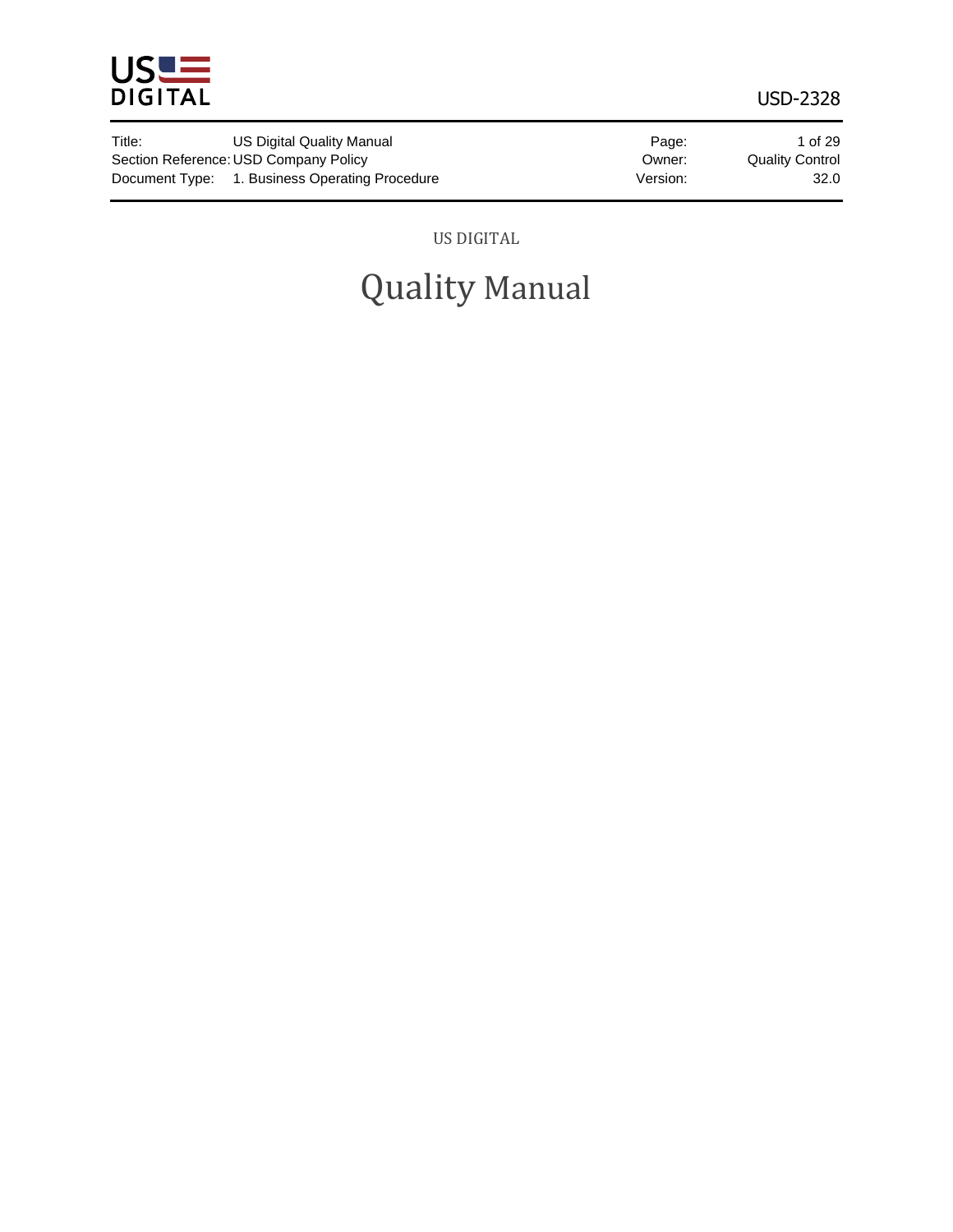# **Contents**

| 4.2 Understanding the Needs and Expectations of Interested Parties 6 |
|----------------------------------------------------------------------|
|                                                                      |
|                                                                      |
|                                                                      |
|                                                                      |
|                                                                      |
|                                                                      |
|                                                                      |
| 5.2                                                                  |
|                                                                      |
|                                                                      |
|                                                                      |
|                                                                      |
|                                                                      |
|                                                                      |
|                                                                      |
|                                                                      |
|                                                                      |
|                                                                      |
|                                                                      |
|                                                                      |
|                                                                      |
|                                                                      |
|                                                                      |
|                                                                      |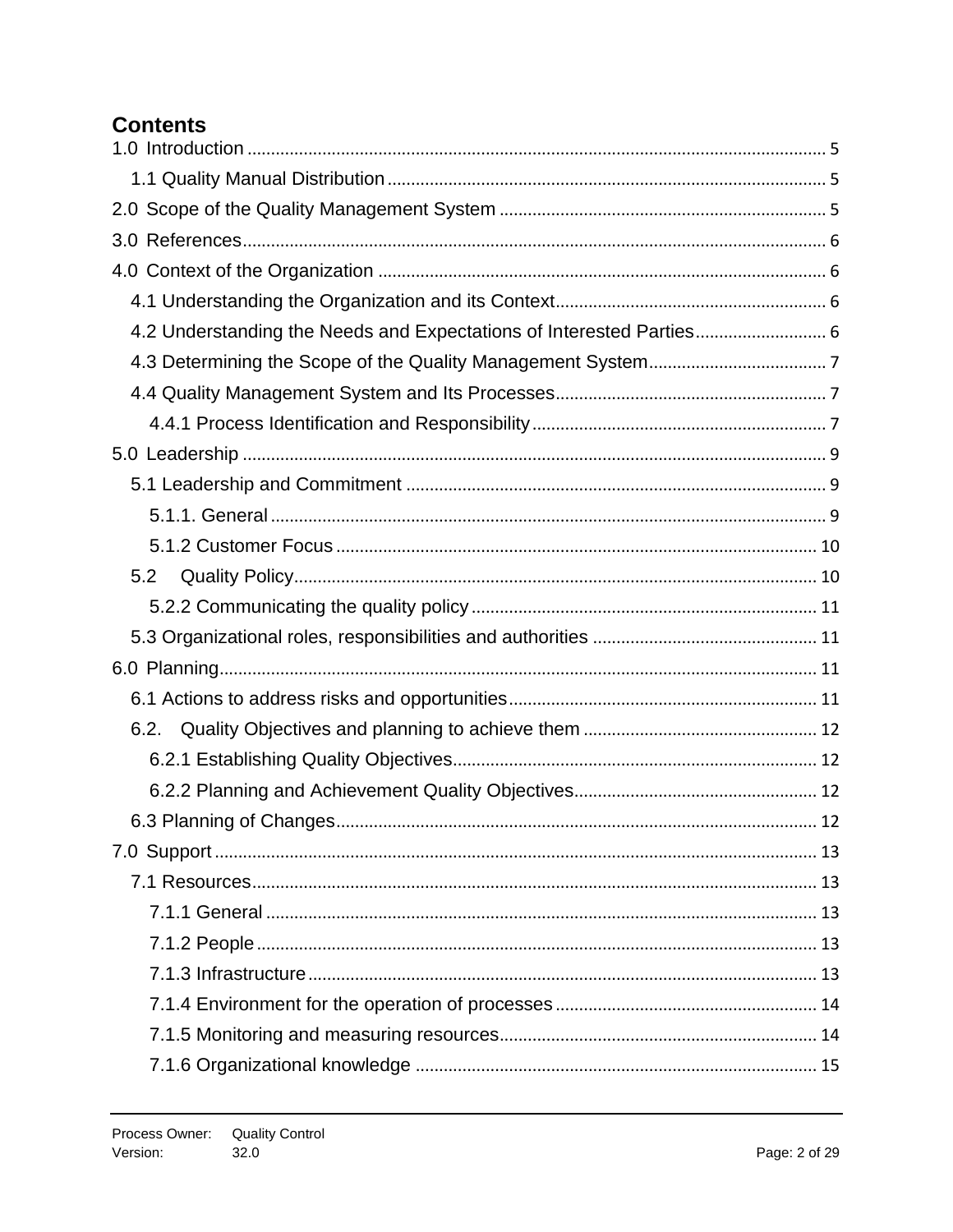| 8.2.2 Determination of requirements related to products and services 18 |  |
|-------------------------------------------------------------------------|--|
| 8.2.3. Review of requirements related to products and services 19       |  |
|                                                                         |  |
|                                                                         |  |
|                                                                         |  |
|                                                                         |  |
|                                                                         |  |
|                                                                         |  |
|                                                                         |  |
|                                                                         |  |
|                                                                         |  |
|                                                                         |  |
|                                                                         |  |
|                                                                         |  |
|                                                                         |  |
|                                                                         |  |
|                                                                         |  |
|                                                                         |  |
|                                                                         |  |
|                                                                         |  |
|                                                                         |  |
|                                                                         |  |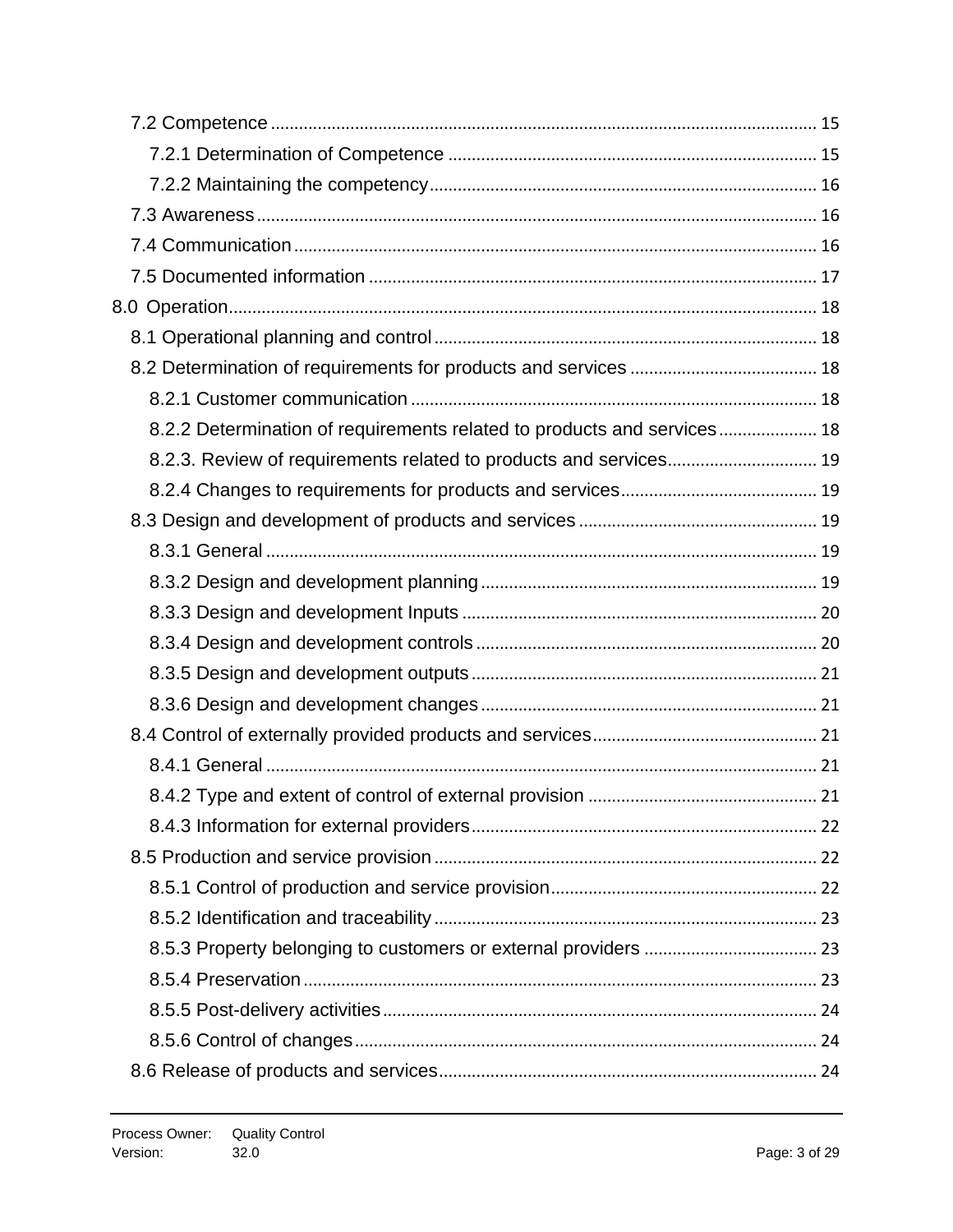| 10.0 |  |
|------|--|
|      |  |
|      |  |
|      |  |
|      |  |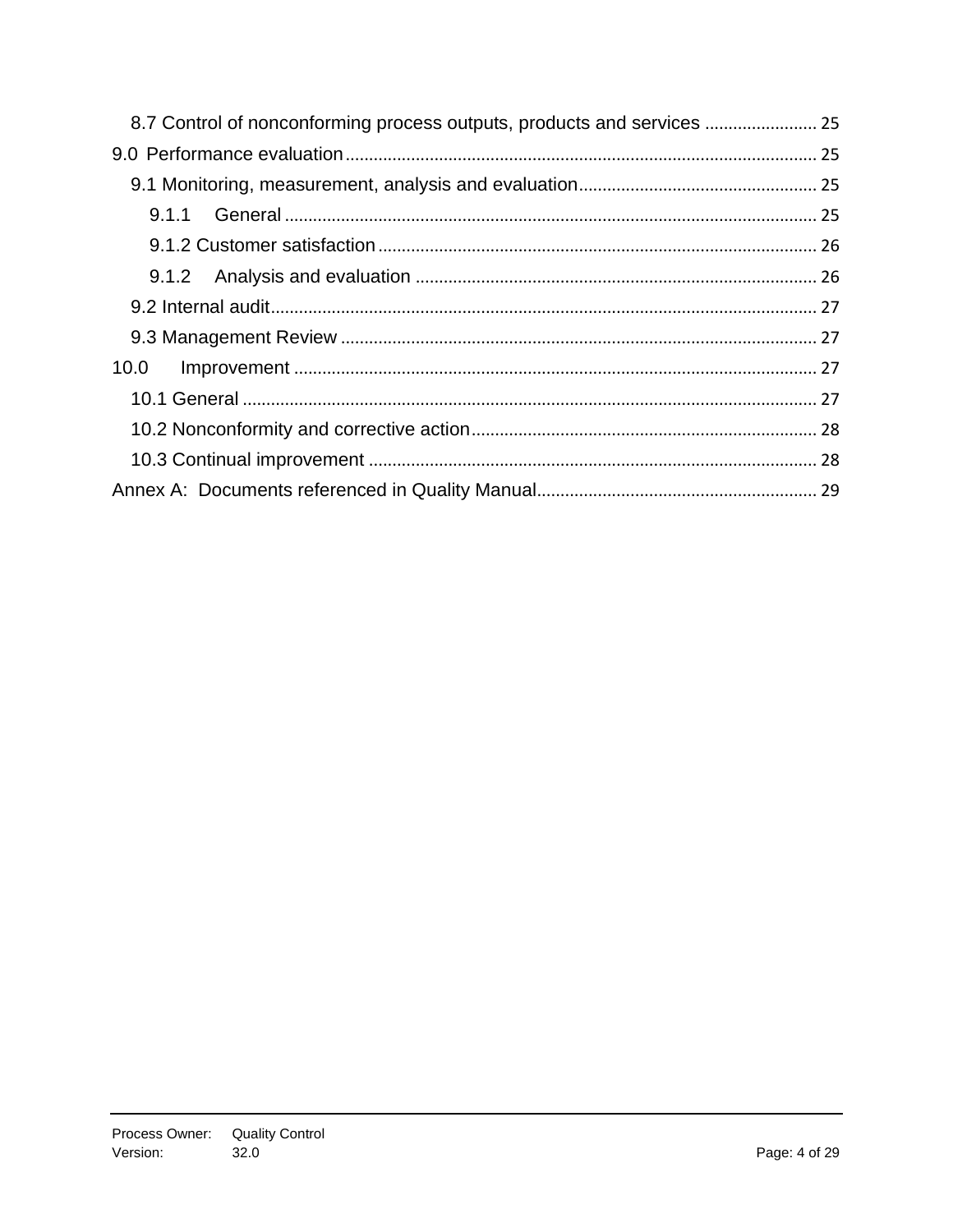# <span id="page-4-0"></span>**1.0 Introduction**

US Digital precision position sensors and inclinometers are used in a wide variety of places: stepper motors, concentrated solar and solar thermal systems, manufacturing machinery, medical devices, and many other automation applications requiring position feedback.

US Digital is in the business of solving motion control problems by employing the best minds with the most advanced manufacturing facility and persistent attention to detail in the industry. Products are designed, manufactured, supported and shipped directly from the US Digital site in Vancouver, WA.

US Digital developed and implemented a Quality Management System to better satisfy the needs of its customers and to create a responsive, flexible system that enables us to achieve high quality and efficiency. Utilizing this Quality Management System, US Digital intends to follow a path of continuous improvement aligned with our company values.

The primary philosophy is to design, manufacture and quickly deliver the most practical motion control components world-wide.

The objective of the Quality Manual is to define and document the Quality Management System of US Digital compliant with ISO 9001:2015. The Quality Manual will be reviewed at least once per year, the review committee is comprised, at a minimum, of:

- COO
- Quality Representative

The guidelines and procedures outlined in this manual will be adhered to at all times by US Digital personnel. It is the responsibility of every employee to ensure that all products designed, manufactured, assembled and shipped meet the standards and specifications of our customers.

# <span id="page-4-1"></span>**1.1 Quality Manual Distribution**

The latest approved revision of the Quality Manual is available to employees on the company internal network.

Copies of the Quality Manual are provided to customers and all other interested parties on request, and through access online at [usdigital.com.](usdigital.com)

<span id="page-4-2"></span>Any printed copy will be uncontrolled and shall be kept as a reference document only.

# **2.0 Scope of the Quality Management System**

US Digital Corporation maintains a documented Quality Management System designed and implemented to ensure conformance to the entire ISO 9001:2015 standard in the manufacturing, design and servicing of motion control products in a variety of applications for multiple industries. Where required by contract or law, US Digital Corporation is compliant with regulatory and statutory requirements.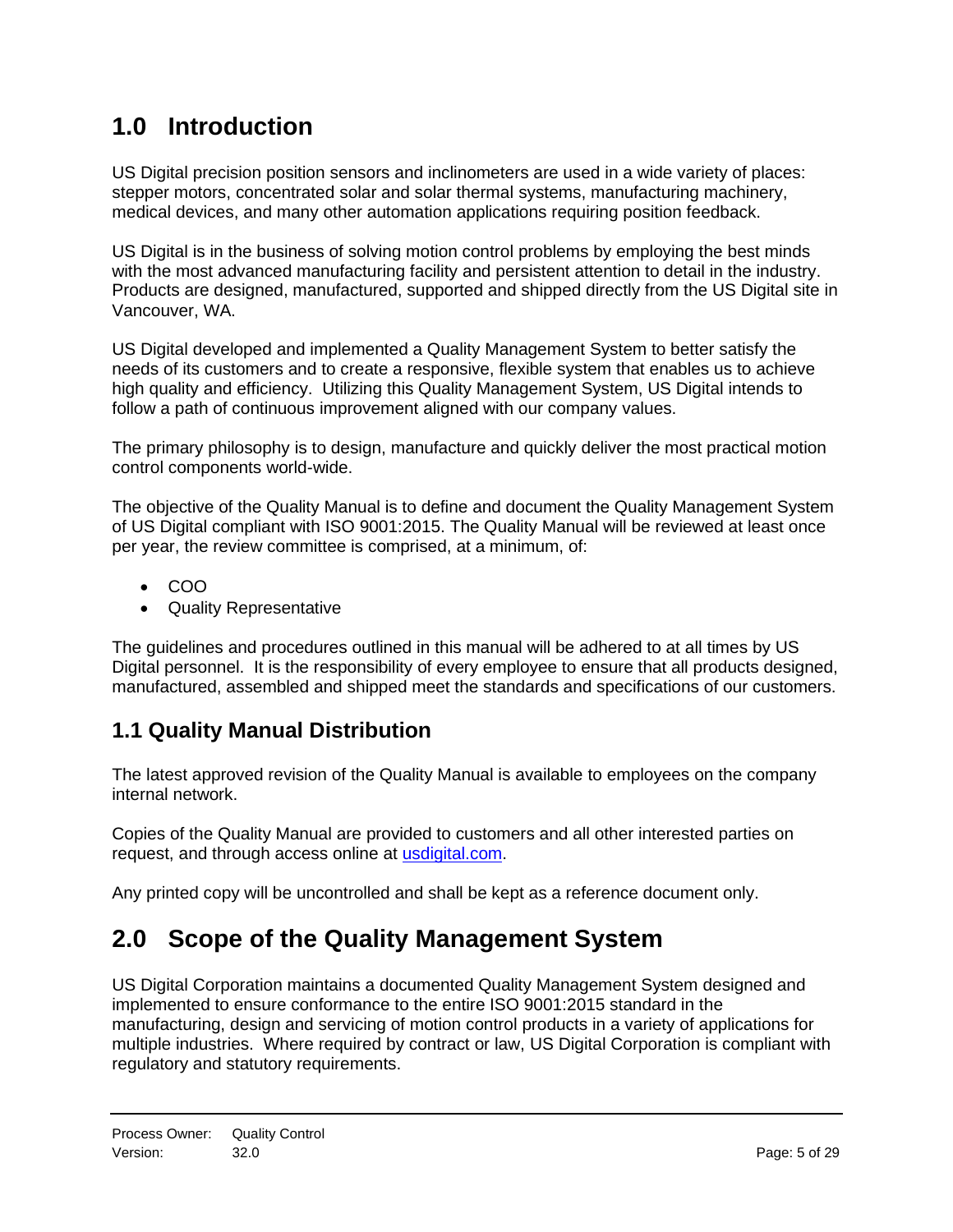The system applies to all employees and is supported and endorsed by all management to include the COO of US Digital Corporation. Its entire content is primarily focused toward meeting the expectations and needs of our customers and a road map to pursue continuous improvement in our products and services.

It is a System used daily, creating a framework for clearly defining the control of materials, processes and verification activities, thus providing our customers with confidence in US Digital Corporation products and ensuring processes are performed in a well-defined and controlled environment.

# <span id="page-5-0"></span>**3.0 References**

<span id="page-5-1"></span>ISO 9001:2015 International Organization of Standards Document

# **4.0 Context of the Organization**

# <span id="page-5-2"></span>**4.1 Understanding the Organization and its Context**

Annually, at the Management Review Meeting US Digital Corporation reviews both the Internal and External issues that are relevant to its purpose and strategic direction, and that can affect its ability to achieve its objectives. The issues identified are the following:

- a. US Digital Corporation Culture and maintaining employee morale
- b. Ensuring training to meet changing technology and manufacturing methods
- c. Growing the organization in a profitable way
- d. Working to facilitate customers' success
- e. Responding to changes in the economy and in industry
- f. Responding to Government regulations and changes.
- g. Responding to Environmental Compliance Requirements and changes

US Digital Corporation monitors and reviews information about these internal and external issues primarily through the Company Metrics and the Management Review Process.

US Digital Corporation recognizes that these issues could change over time. When changes do occur the impact on the company and the Management System are assessed and changes are planned and made accordingly.

# <span id="page-5-3"></span>**4.2 Understanding the Needs and Expectations of Interested Parties**

Annually, at the Management Review Meeting**.** US Digital reviews the needs of interested parties that are relevant to its purpose and its strategic direction and that can affect its ability to achieve its mission and values.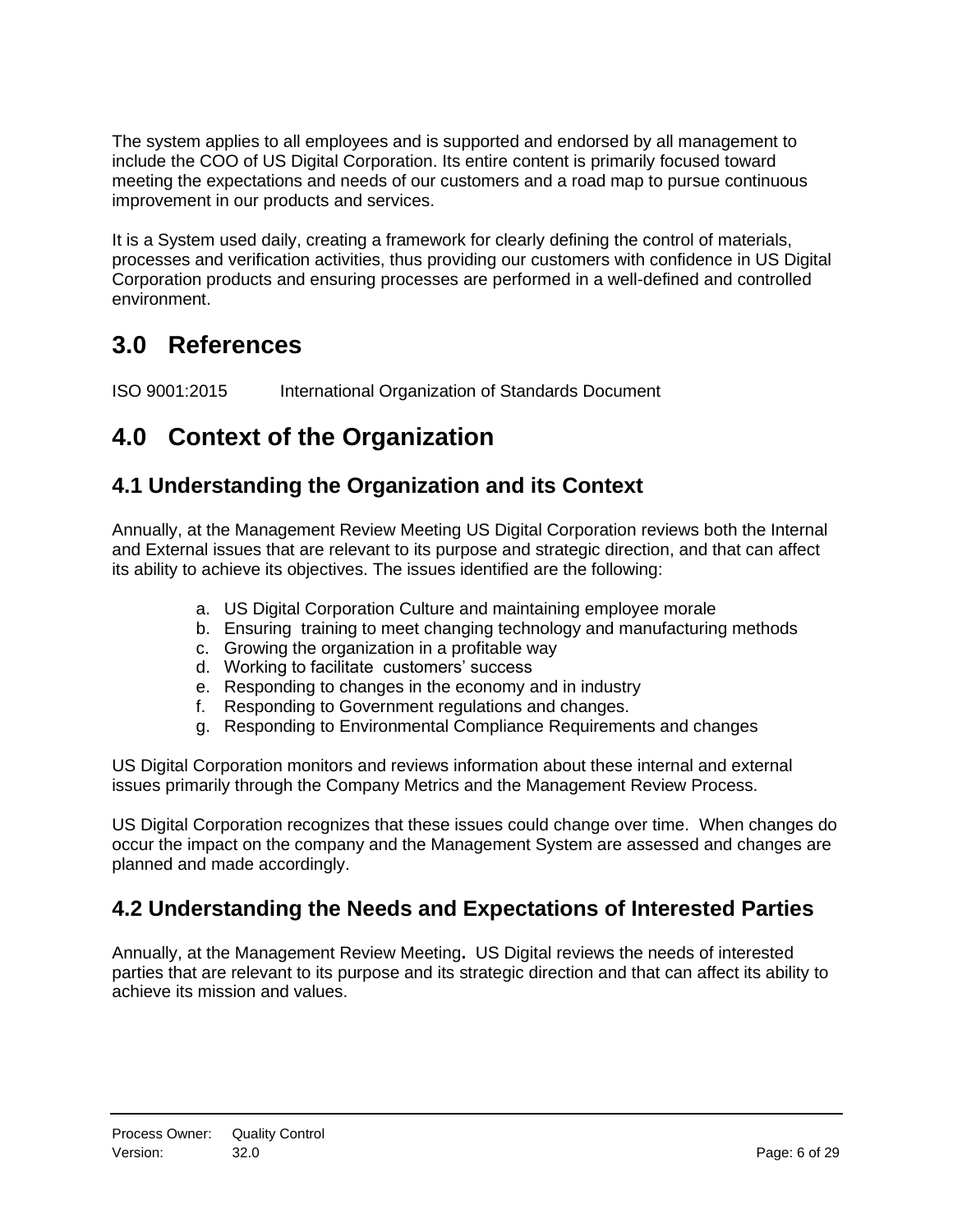| <b>Interested Party</b>                                     | <b>Impacts/Expectations</b>                                                                                    |
|-------------------------------------------------------------|----------------------------------------------------------------------------------------------------------------|
| Customer                                                    | Quality, Delivery of Products, Environmental<br>and Regulatory Compliance.                                     |
| <b>Owners/Executive Management</b>                          | <b>Sustain Profitability</b><br><b>Strategic Growth</b>                                                        |
| <b>US Digital Employees</b>                                 | Good work environment<br><b>US Digital Culture</b><br><b>Employee Morale</b><br>Fair compensation and benefits |
| <b>Suppliers and Partners</b>                               | Mutual Benefit and continuity                                                                                  |
| Government, Regulatory and<br><b>Environmental Agencies</b> | <b>Compliance to Environmental Regulations</b><br><b>Required Regulatory Requirements</b>                      |

US Digital Corporation recognizes that these interested parties and needs could change over time. When changes do occur, the impact on the company and the Management System are assessed and changes are planned and made accordingly.

# <span id="page-6-0"></span>**4.3 Determining the Scope of the Quality Management System**

The scope of the Management System is documented in this manual**.** When documenting the scope, US Digital considers the relevant internal and external issues, the requirements of relevant interested parties and the products and services it provides.

Annually, as part of the Management Review Meeting and the Internal Audit Process US Digital ensures that the documented scope of the Management System is suitable and appropriate.

# <span id="page-6-1"></span>**4.4 Quality Management System and Its Processes**

# <span id="page-6-2"></span>**4.4.1 Process Identification and Responsibility**

US Digital Corporation has adopted a process approach for its management system and determined the process needed for the Management System. The sequence and interaction of these processes is documented per **USD-2402 SOP\_QMS\_Sequence and Interaction of Process. See below:**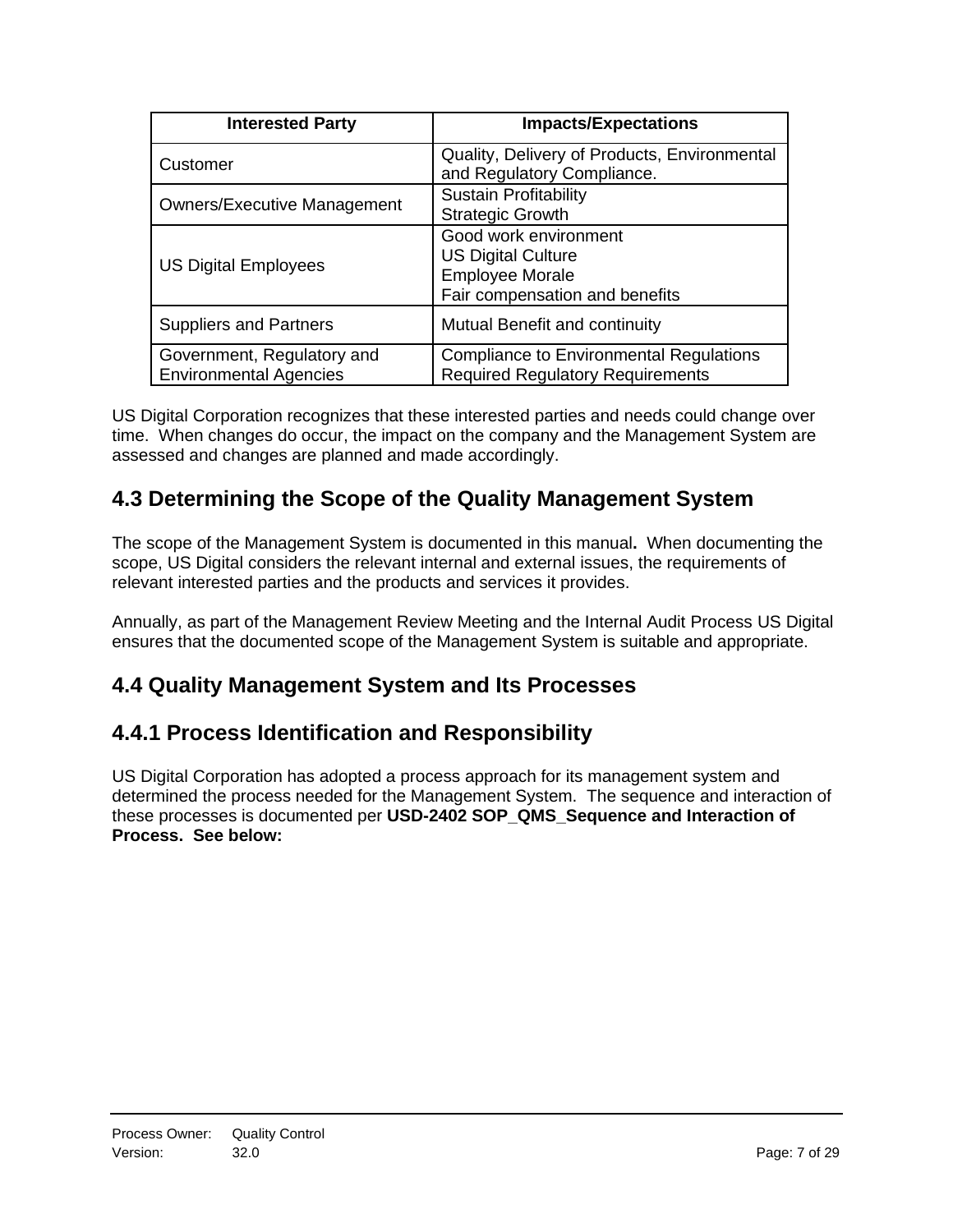

Workflow Diagrams have been documented for core business processes and identify the following:

- a) The process inputs and deliverables expected for the process
- b) The criteria, methods, and if applicable key performance indicators needed to evaluate and ensure the effective operation and control of the process

The following is a list of Workflow Diagrams:

| <b>USD Document Number</b> | Title                                                              |
|----------------------------|--------------------------------------------------------------------|
| <b>USD-4852</b>            | Workflow_ Planning and Sales Process<br>Standard_USD-4852          |
| USD-5371                   | Workflow _ Training and Competence Process                         |
| USD-5423                   | Workflow_Purchasing and Receiving                                  |
| USD-5637                   | QMS Support, Structure and Documented<br><b>Information Policy</b> |
| <b>USD-5638</b>            | Workflow_Design and Development                                    |
| <b>USD-5639</b>            | <b>Workflow RMA</b>                                                |
| <b>USD-5744</b>            | Workflow_Calibration                                               |
| <b>USD-5745</b>            | <b>Workflow_Customer Communication</b>                             |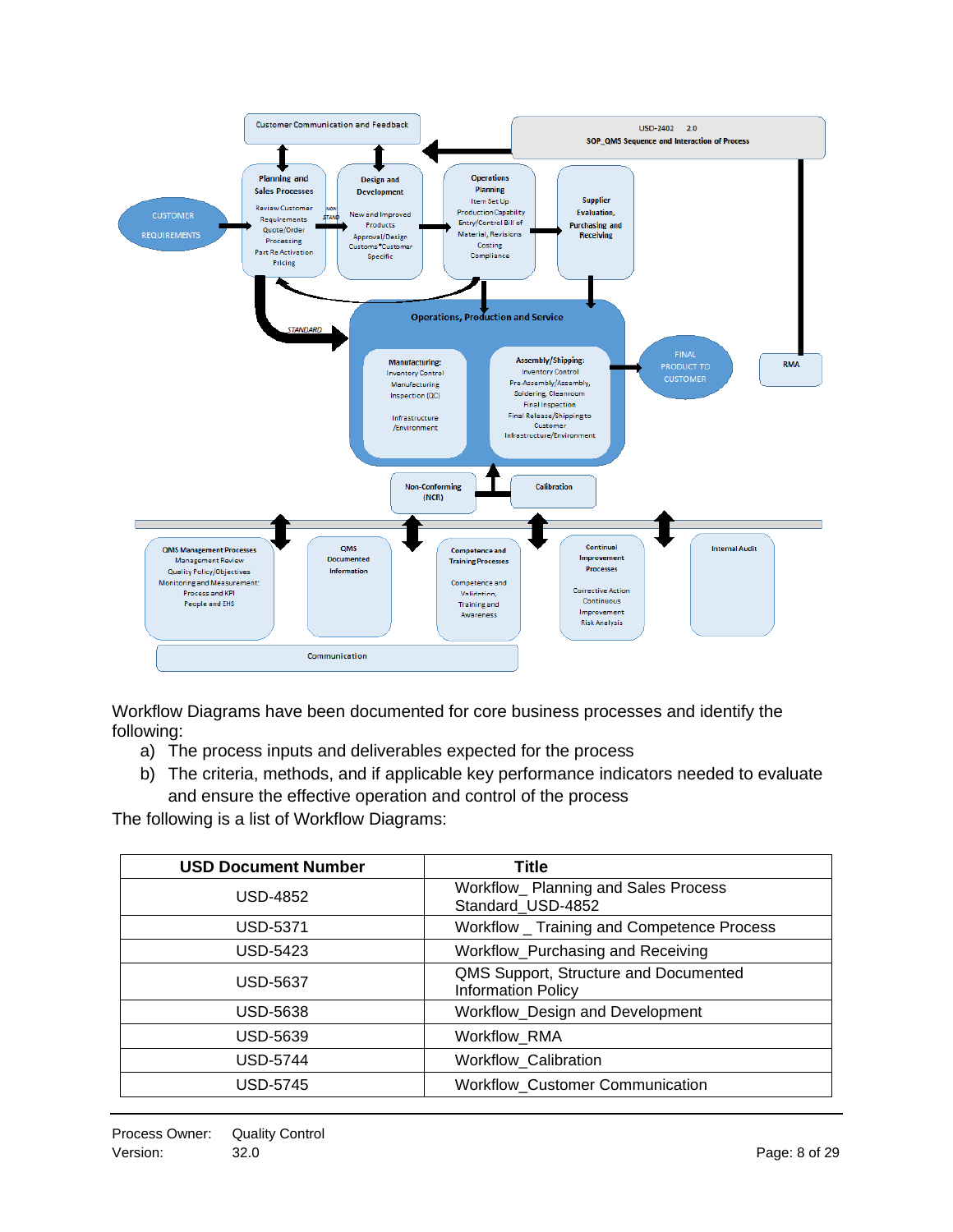| USD-5806 | Workflow_ContinuousImprovement            |
|----------|-------------------------------------------|
| USD-5808 | Workflow_Operations Assembly and Shipping |
| USD-5812 | Workflow_SupplierEvaluation               |
| USD-5819 | Workflow Internal Audit                   |
| USD-5820 | Worfklow_QMS Management                   |
| USD-5821 | Workflow_NonConforming Product            |
| USD-5822 | Workflow Manufacturing                    |
| USD-6295 | <b>Workflow_Operations Planning</b>       |
| USD-6659 | Workflow_Operations_Cleanroom             |

US Digital maintains **USD-6294 QMS Matrix** as a tool to identify any gaps in system, and safeguard that all ISO 9001:2015 requirements are addressed within US Digital Quality Management System Processes (See **USD-2402 Sequence and Interaction**)

Monitoring and control of top level processes ensures effective implementation and control of all subordinate tasks or sub-processes and each process may be supported by other activities, such as tasks or sub-processes.

The responsibility to effectively implement the Management System processes necessary to achieve the company Quality Policy and overall strategic plan is held by the Process Owners.

Each Process Owner, for their assigned process, has the responsibility and authority to:

- a) Determine the extent of control required on their process. The degree of control is dependent upon the methods used, skills needed and the training required of personnel involved in performing the activity.
- b) Ensure the processes needed for the Management System are established, implemented, and maintained.
- c) Report to the Management Team the performance of the Management System and any need for improvement.
- d) Ensure the promotion of awareness of management system and contractual requirements throughout the organization.

# <span id="page-8-0"></span>**5.0 Leadership**

# <span id="page-8-1"></span>**5.1 Leadership and Commitment**

# <span id="page-8-2"></span>**5.1.1. General**

The dedication of the executive management team in establishing, implementing and improving the Quality System is proven through US Digitals quality policy and outstanding product quality. The commitment is demonstrated through:

- a) taking accountability of the effectiveness of the management system;
- b) ensuring that the **Quality Policy** and quality objectives are established for the management system and are compatible with the strategic direction and the context of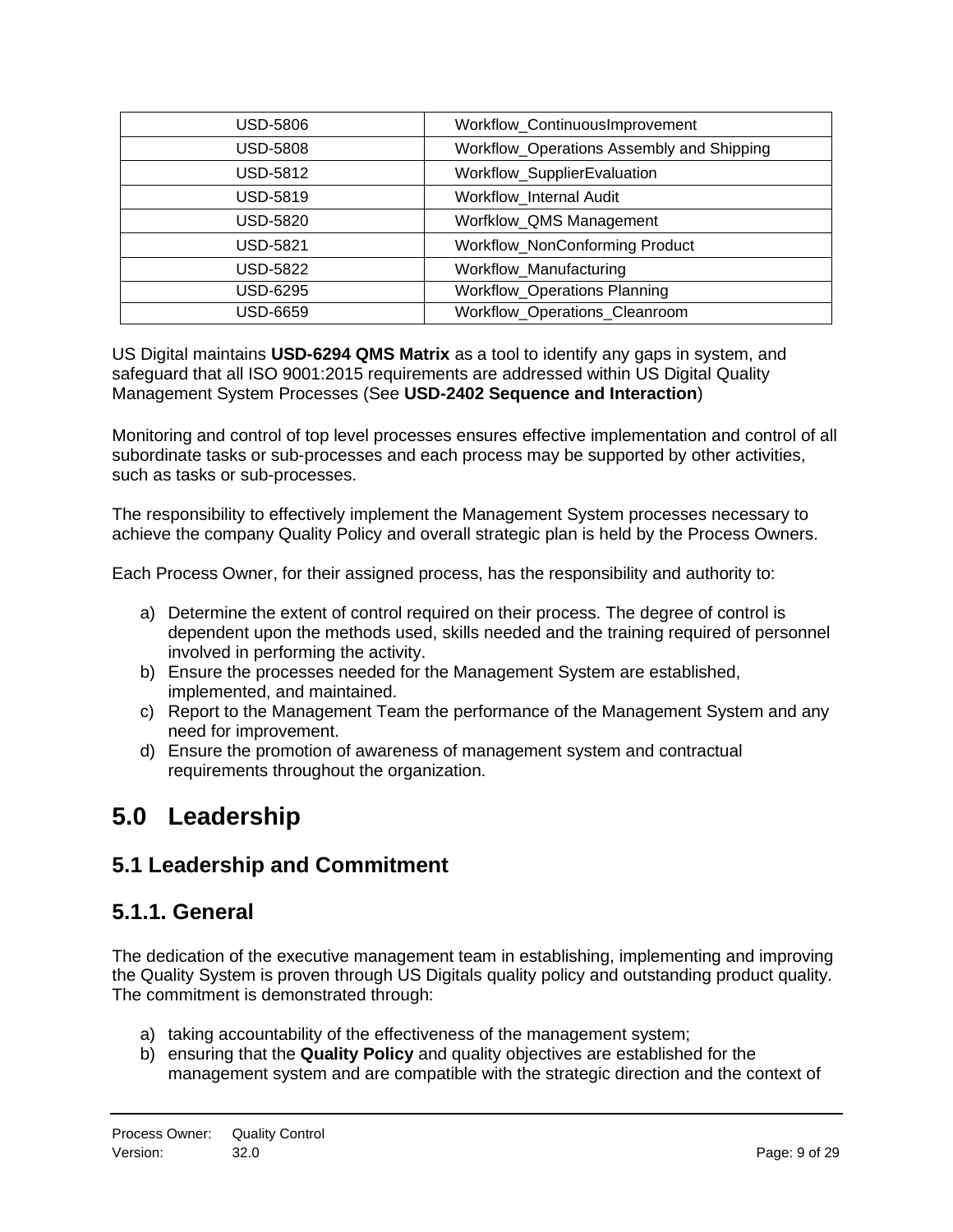the organization;

- c) ensuring that the quality policy is communicated, understood and applied within the organization;
- d) ensuring the integration of the management systemrequirements into the organization's other business processes, as deemed appropriate
- e) promoting awareness of the process approach;
- f) ensuring that the resources needed for the management system are available;
- g) communicating the importance of effective quality management and of conforming to the management system requirements;
- h) ensuring that the management system achieves its intended results;
- i) engaging, directing and supporting persons to contribute to the effectiveness of the management system;
- j) promoting continual improvement;
- k) supporting other relevant management roles to demonstrate their leadership as it applies to their areas of responsibility.

# <span id="page-9-0"></span>**5.1.2 Customer Focus**

US Digital adopts a customer-first approach which ensures that customer needs and expectations are determined, converted into requirements and are met with the aim of enhancing customer satisfaction. This is accomplished by assuring:

- a) customer and applicable statutory and regulatory requirements are determined, understood and consistently met;
- b) the risks and opportunities that can affect conformity of products and services and the ability to enhance customer satisfaction are determined and addressed;
- c) the focus on enhancing customer satisfaction is maintained.

# <span id="page-9-1"></span>**5.2 Quality Policy**

US Digital has developed a quality policy creating a standard when creating measurable quality objectives by executive management and the company as a whole.

#### **US Digitals Quality Policy is:**

"US Digital strives to provide customers with consistently high quality products with little or no lead time. Processes are continuously analyzed for improvement opportunities that allow us to exceed our customers' expectations today and into the future."

The **Quality Policy** is released as a standalone document as well, and is communicated and implemented throughout the organization.

The policy is maintained through the system of internal audits, corrective and continuous improvement actions, and is reviewed for continuing suitability through management reviews. The policy is supported through the continual improvement of the quality system. **See USD-2441 SOP\_Quality Policy and Objectives**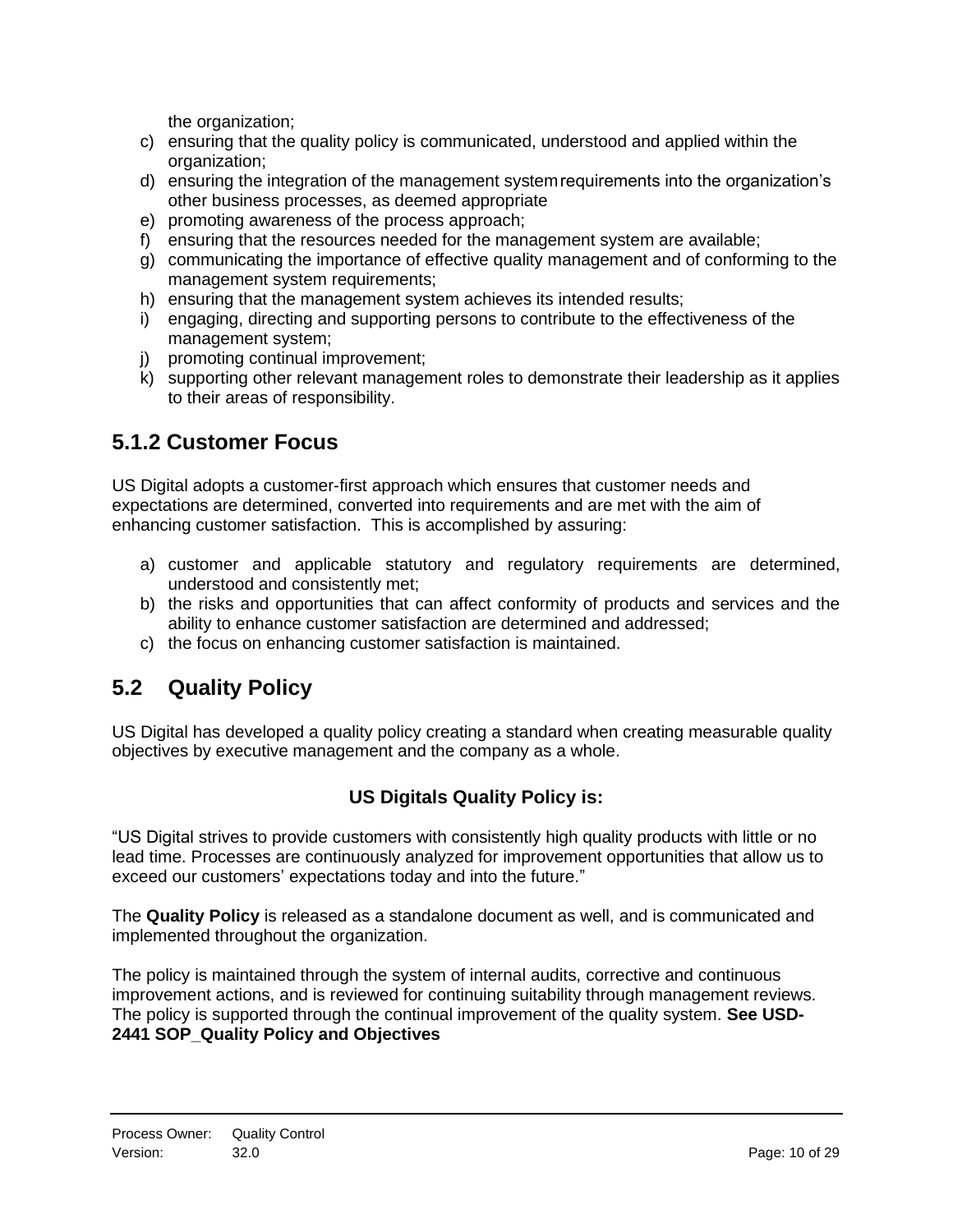# <span id="page-10-0"></span>**5.2.2 Communicating the quality policy**

US Digital Management team ensures the quality policy is available and communicated to all employees through various ways of internal communication listed in this manual.

# <span id="page-10-1"></span>**5.3 Organizational roles, responsibilities and authorities**

US Digital has assigned responsibilities and authorities for all relevant roles in the company. Departments, groups and functions within the company, and their interrelations are defined in the organizational chart. The Human Resources department maintains job descriptions for each function within the Quality Management System.

The US Digital Executive and Management team accepts responsibility and authority for:

- a) ensuring that the management system conforms to applicable standards;
- b) ensuring that the processes are delivering their intended outputs;
- c) reporting on the performance of the management system
- d) providing opportunities for improvement for the management system;
- e) ensuring the promotion of customer focus throughout the organization;
- f) ensuring that the integrity of the management system is maintained when changes are planned and implemented.

# <span id="page-10-2"></span>**6.0 Planning**

# <span id="page-10-3"></span>**6.1 Actions to address risks and opportunities**

The ISO 9001:2015 International Standard requires the organization to understand its context and determine the risks and opportunities that need to be addressed.

US Digital considers risks and opportunities when taking actions within the management system, as well as when implementing or improving the management system; likewise, these are considered relative to products and services. Risks and opportunities are identified as part of Management defining Context of the Organization as well as throughout all other activities of the Quality Management System.

In US Digitals approach to Risk and Opportunity, the definitions are "uncertainty" as neutral, but defines "risk" as a negative effect of uncertainty, and "opportunity" as a positive effect of uncertainty. US Digital has elected to manage risks and opportunities separately, except where they may overlap. Formal risk management may not be utilized in all instances; instead, the level of risk assessment, analysis, treatment and recordkeeping will be performed to the level deemed appropriate for each circumstance or application

Appropriate implementation of planning processes are reviewed through process Key Performance Indicators (KPIs) and at time of Internal Audit.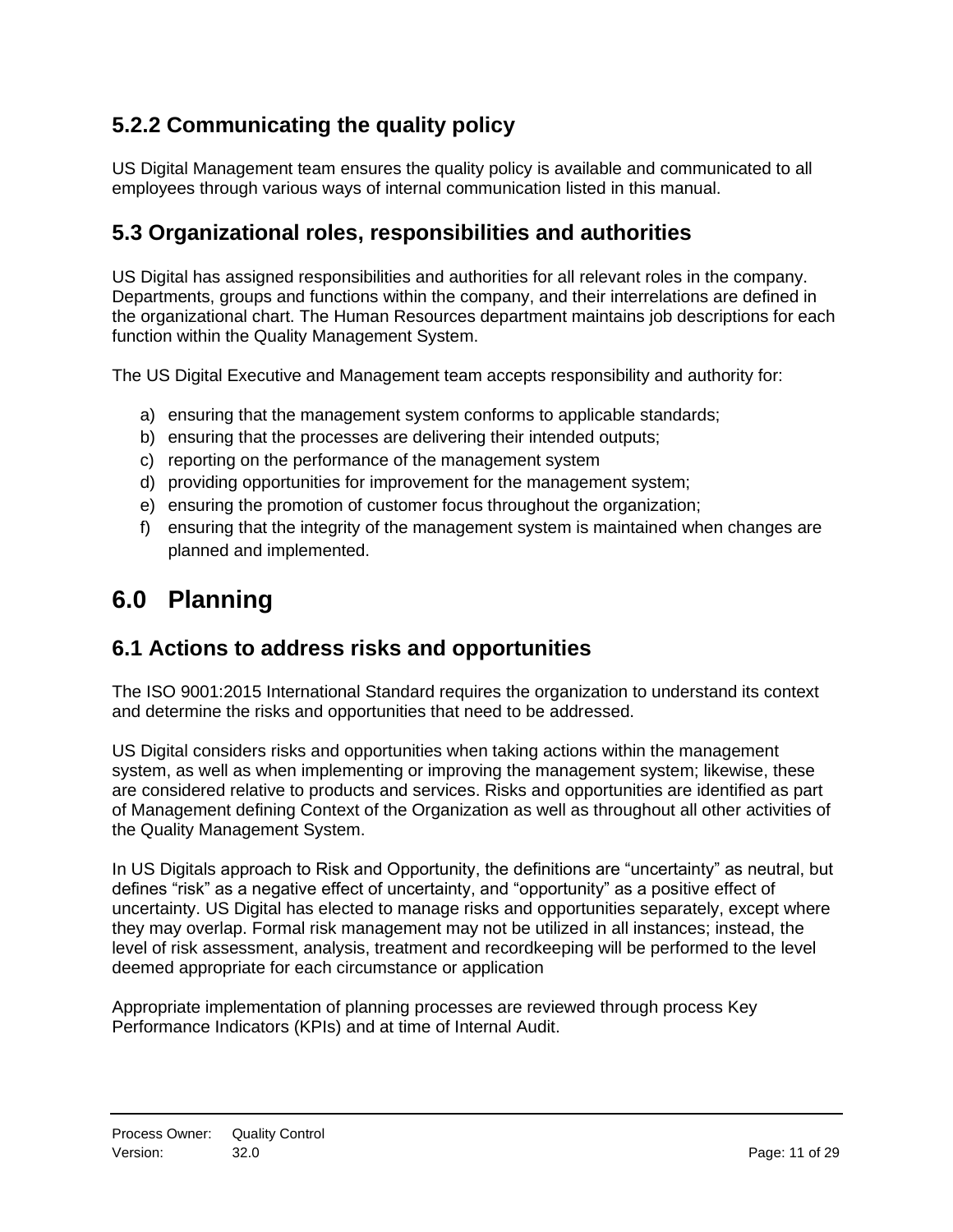# <span id="page-11-0"></span>**6.2. Quality Objectives and planning to achieve them**

# <span id="page-11-1"></span>**6.2.1 Establishing Quality Objectives**

The strategic Quality Objectives of US Digital Quality Policy are as follows:

- 1. High Quality Products
- 2. On Time Delivery
- 3. Customer Satisfaction

They are established by the management at US Digital, with final approval by the Owner/CEO of US Digital. The Objectives are reviewed and maintained as part of the Management Review process. These objectives flow down to departments and functions, and they are developed to be measurable at relevant functions within the organization.

Note: Key Performance Indicators (KPI) are process specific and should be used to support Quality Objectives.

# <span id="page-11-2"></span>**6.2.2 Planning and Achievement Quality Objectives**

US Digital has determined that the responsibility of reporting, analysis and review is that of the process owner. For more information on how US Digital plans to achieve its quality objectives and KPIs.

# <span id="page-11-3"></span>**6.3 Planning of Changes**

The planning process considers the continual improvement of the quality management system. When US Digital determines the need for changes to the management system or its processes, the changes will be planned and implemented based on the extent of the change and effect to the following:

- a) the purpose of the changes and their potential consequences
- b) the integrity of the Quality Management System
- c) The availability of resources
- d) The allocation or reallocation of responsibilities and authorities

US Digital uses several methods to determine type of control necessary when planning changes. Those guidelines are in the Workflow Diagram for Continuous Improvement and are proportionate to the potential impact on the conformity of products and services.

Prior to closing change activities, such as continuous improvement or corrective actions, effectiveness will be evaluated. Summary of the changes will be monitored through metrics and Internal Audits and reviewed at time of Management Review meetings.

Product changes are controlled through the Engineering Design and Development Process. Production Changes are controlled through the Operations Planning Process.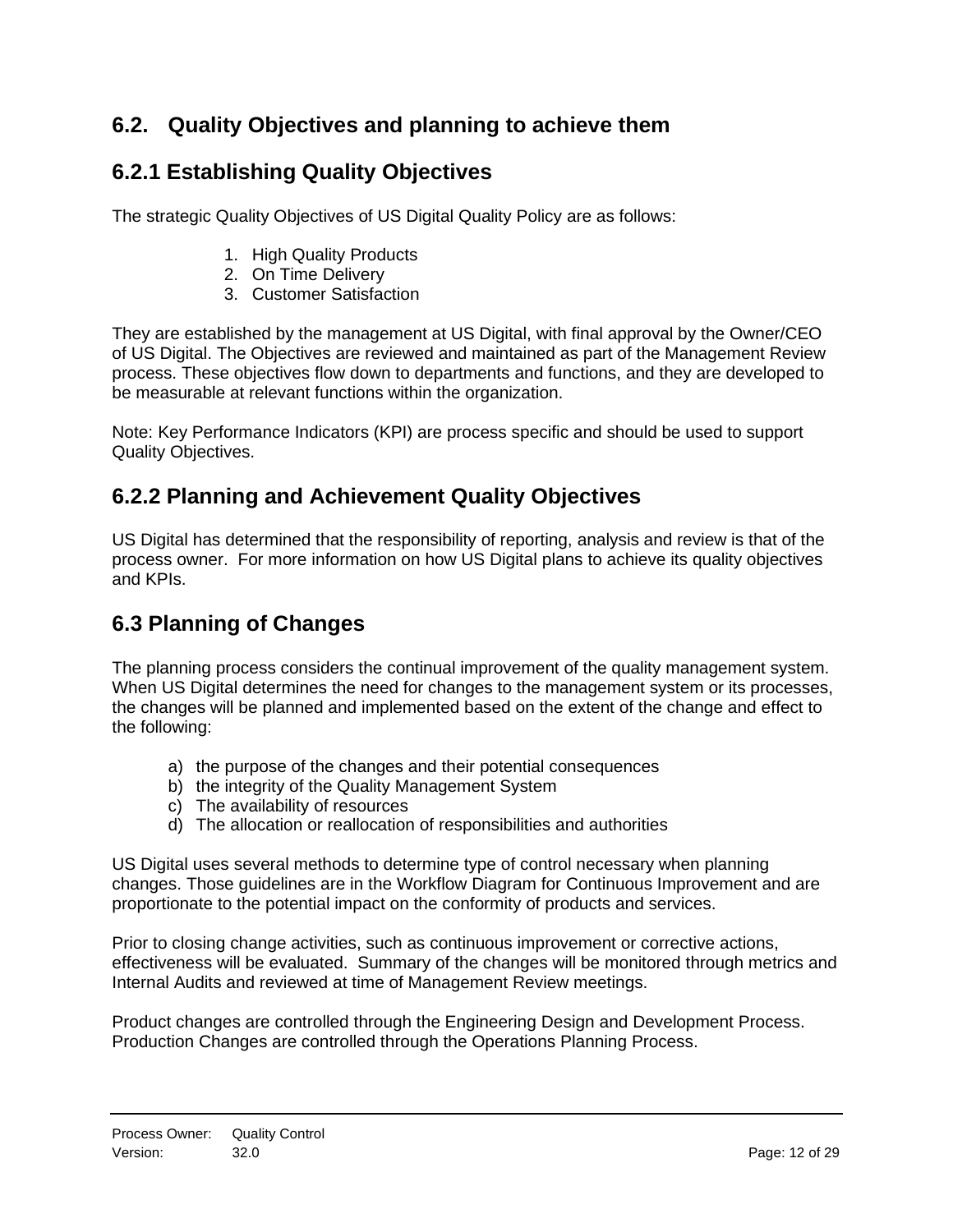# <span id="page-12-0"></span>**7.0 Support**

#### <span id="page-12-1"></span>**7.1 Resources**

#### <span id="page-12-2"></span>**7.1.1 General**

US Digital determines and provides the resources needed:

- a) to implement and maintain the management system and continually improve its effectiveness
- b) to enhance customer satisfaction by meeting customer requirements

Resource allocation is done with consideration of the capability and constraints on existing internal resources, as well as needs related to other interested parties.

<span id="page-12-3"></span>Resources and resource allocations are assessed during management reviews.

# **7.1.2 People**

US Digital has determined and assigned process owners with the responsibility to implement and maintain the effective operation and control of processes. Control includes implementing and maintaining KPIs where required, identifying required competencies and training, and to determine the extent and control to which documented information is required.

Management works with Human Resources to ensure that it provides sufficient staffing for the effective operation of the management system, as well its identified processes.

US Digital has designated the Production Coordinator to facilitate activities and communication for the Quality Management System.

#### <span id="page-12-4"></span>**7.1.3 Infrastructure**

US Digital management provides and maintains the infrastructure needed to achieve conformity to product requirements. Infrastructure includes, as applicable

- a) Buildings, workspace and associated utilities,
- b) Process equipment (both hardware and software),
- c) Transportation Resources and
- d) Information and Communication Technology.

US Digital deploys industry standard processes to ensure customer and business data is protected and compliant with regulatory requirements. Information Technology processes control the "backing up" of data for record controls and retrieval **See USD-3753 SOP\_Data Backup Policy** for more information, internal (US Digital website) and external security (payment processing).

Equipment is validated and maintained per the procedure **USD-2403 SOP\_Master Equipment Record**.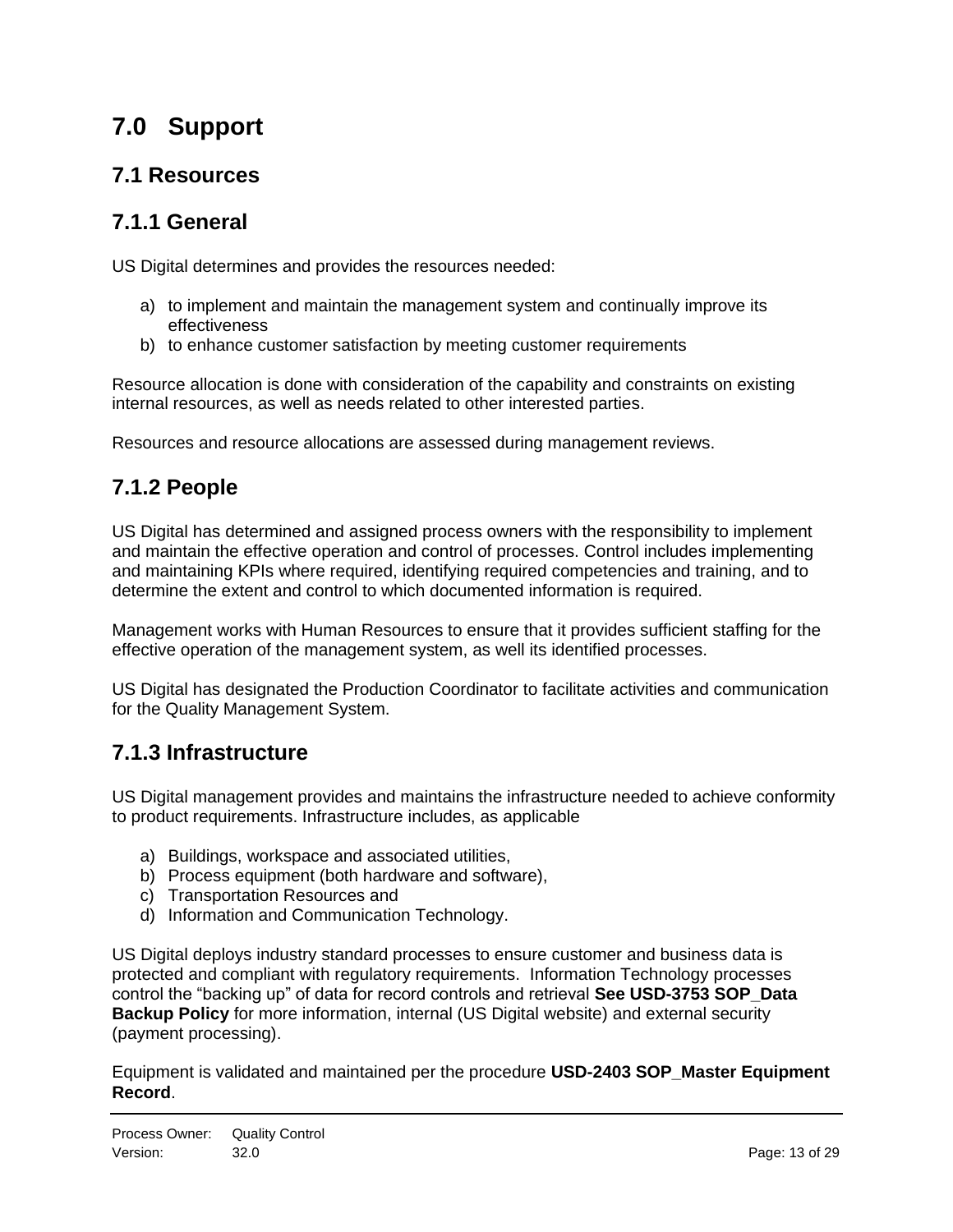Where equipment is used for critical measurement activities, such as inspection and testing, these shall be subject to control and either calibration or verification.

#### **7.1.3.1 Preventative Maintenance**

Preventive Maintenance will maintain, and prevent the failure of US Digital equipment before it actually occurs. This ensures equipment reliability, therefore warranting product quality stability.

Maintenance will be performed in any case where equipment requires repair out of the planned preventive maintenance procedure.

Preventive Maintenance is a schedule of planned maintenance actions aimed at the prevention of breakdowns and failures. It is designed to preserve and enhance equipment reliability by replacing worn components before they actually fail. See procedure **USD-2344 SOP** Equipment Maintenance for further detail

#### <span id="page-13-0"></span>**7.1.4 Environment for the operation of processes**

US Digital strives to provide a safe and positive environment for employees. US Digital has a published Employee handbook with policies around social factors such as anti-harassment, paid time-off and benefits, and lists employee rights and responsibilities to ensure the desired environment and culture is maintained.

US Digital recognizes the importance of an employee's psychological health. It is this reason USD has an in house gym, as well as an Employee Assistance Program (EAP) service available to all employees.

US Digital provides a clean, safe and well-lit working environment. The management team manages the work environment needed to achieve the conformity to product requirements.

# <span id="page-13-1"></span>**7.1.5 Monitoring and measuring resources**

US Digital has determined the devices or software that are necessary to ensure valid and reliable results when monitoring or measuring is used to verify conformity to products/process.

US Digital ensures that calibration is carried out to ensure equipment and/or software:

- a) is suitable for the specific type of activity being undertaken,
- b) be calibrated or verified at specified intervals or prior to use, against measurement standards traceable to international or national measurement standards; where no such standards exist, the basis used for calibration or verification shall be recorded;
- c) be adjusted or re-adjusted as necessary;
- d) be identified to enable calibration status to be determined;
- e) be safeguarded from adjustments that would invalidate the measurement result;
- f) be protected from damage and deterioration during handling, maintenance and storage.

#### See procedure **USD-5738 SOP\_Calibration**.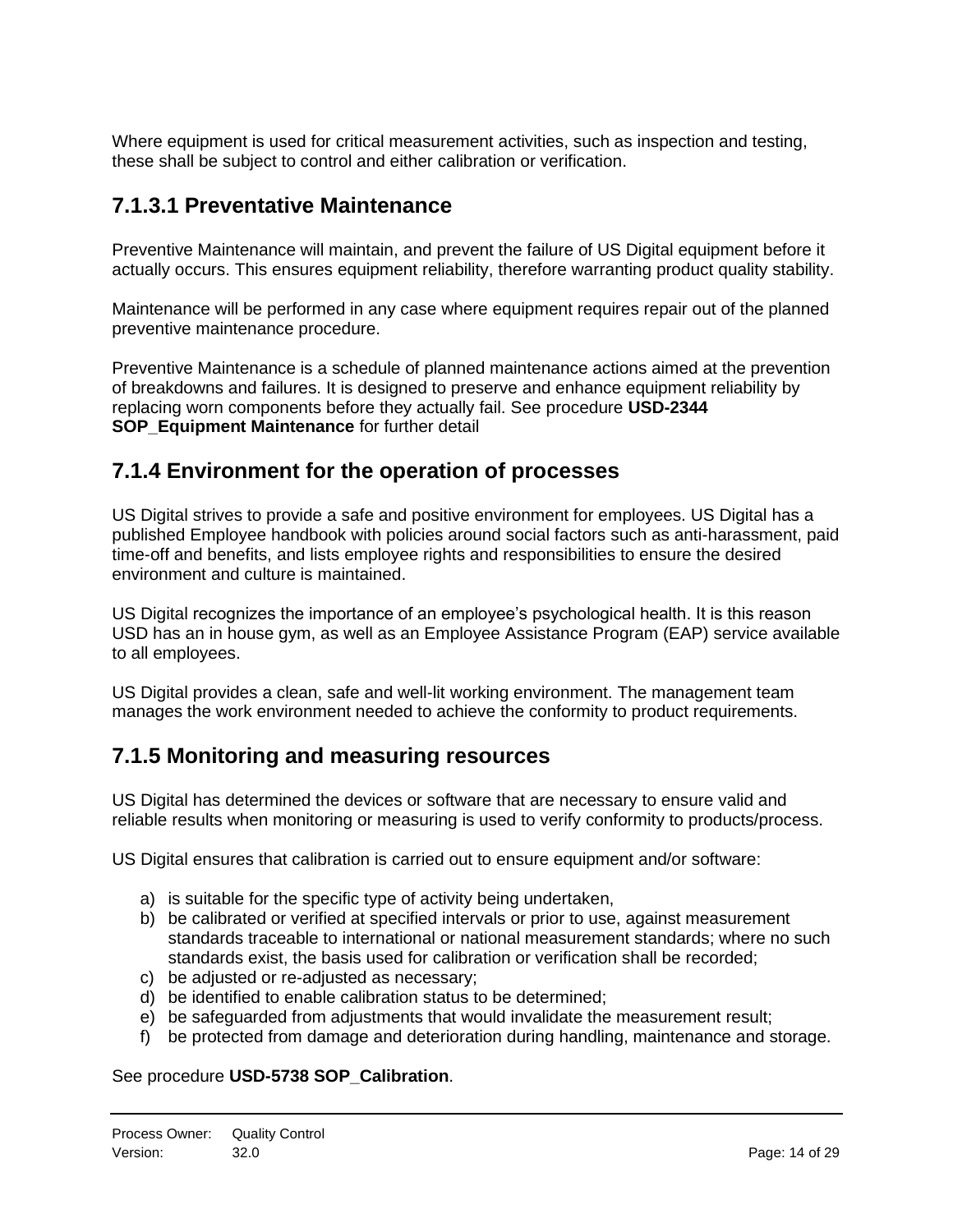# <span id="page-14-0"></span>**7.1.6 Organizational knowledge**

US Digital also determines the knowledge necessary for the operation of its processes and to achieve conformity of products and services. This is determined by process owners' and US Digital management considering and controlling past, existing and additional knowledge and taking into account the organization's context, including size and complexity, the risks and opportunities needed to be addressed, and the need for accessibility of knowledge.

This may include knowledge and information obtained from:

- a) Internal sources, such as lessons learned, feedback from subject matter experts, and/or intellectual property; or as an output from a corrective or continuous improvement action.
- b) External sources such as standards, consultants, conferences, and/or information gathered from customers or suppliers.

This knowledge shall be maintained, and made available to the extent necessary. Knowledge may be documented in system notes, procedure documents, New Hire training material, or may utilize a formalized training approach with appropriate training material. More information is held in the Workflow Diagram for Training and Competency.

When addressing changing needs and trends, US Digital shall consider its current knowledge and determine how to acquire or access the necessary additional knowledge. Opportunities may come from established processes such as corrective or continual improvement actions, and Internal Audits.

Appropriate Identification and implementation of organizational knowledge is reviewed at time of Internal Audit.

# <span id="page-14-1"></span>**7.2 Competence**

The management team ensures that necessary competencies shall be determined for personnel performing activities affecting product quality, and training shall be provided.

- a) Consideration of competency may also be associated with the subjects addressed in this Quality Manual in the following :
	- o 5.3 Organizational Roles
	- o 7.1.2 People
	- o 7.1.6 Organizational Knowledge
	- o 7.3 Awareness

# <span id="page-14-2"></span>**7.2.1 Determination of Competence**

- a) The personnel/function required competency can be determined from respective Job Descriptions (JD). Job Description details the qualifications needed for employees performing work under their control that affects the performance and effectiveness of the quality management system. Competency is also determined through the hiring process and review of job requirements and recorded is US Digital SharePoint.
	- $\circ$  Competency of employees are also important to ensure process control as it is defined.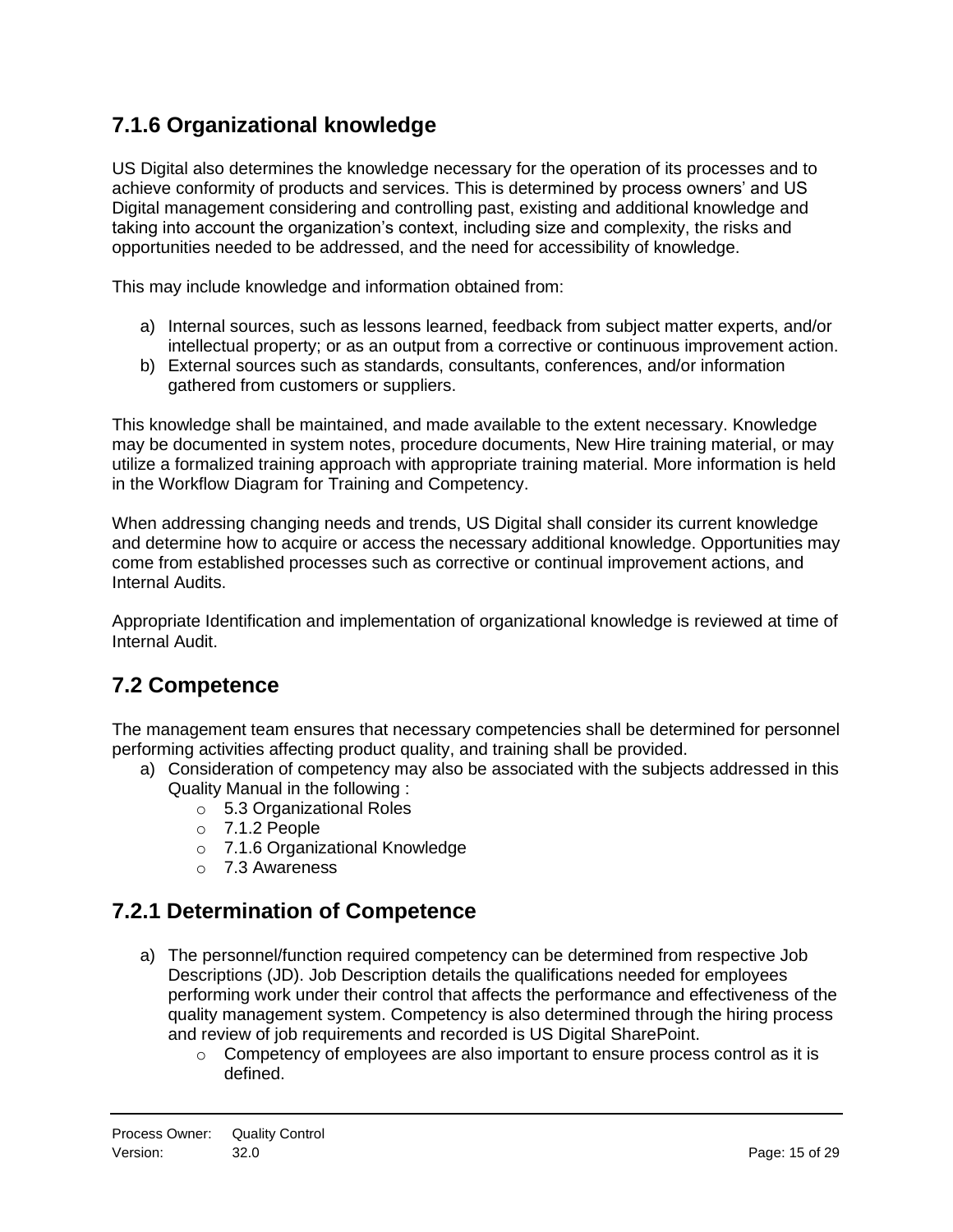# <span id="page-15-0"></span>**7.2.2 Maintaining the competency**

- a) Job Description describes the key functions in addition to education, experience and related skill.
- b) Functional skills may be achieved by the training attended to demonstrate appropriate expertise to provide effectiveness of QMS.
- c) Where training is required, evaluation of effectiveness to measure the positive impact after the personnel attended the training.
- d) Updating job description's as necessary
- e) Retain appropriate documented information such as Personnel Files, and/or SharePoint Records for each employee containing objective evidence as to education, training, skills and experience.

During the Management Review meeting the training processes shall be evaluated for its effectiveness and training needs will be reviewed, as well as the actions taken to improve process. Continuous evaluations of the effectiveness of training shall be performed during internal audits

Competency Requirements, Training and Records provides the guidelines to carry out and meet the requirements of the ISO 9001:2015 standard.

#### <span id="page-15-1"></span>**7.3 Awareness**

Managers ensure that the personnel are aware of the relevance and importance of their activities and how they contribute to the achievement of the quality objectives through training and other types of communication.

Individual employee QMS Process Awareness, and their impact on Quality Management System, is made initially, at the time of New Hire Training.

Ongoing Awareness, Training and subsequent communication are completed through multiple activities and ensure that staff are aware of:

- a) the quality policy;
- b) relevant quality objectives;
- c) their contribution to the effectiveness of the management system, including the benefits of improved performance;
- d) The implications of not conforming to the management system requirements.

# <span id="page-15-2"></span>**7.4 Communication**

The US Digital Management team ensures internal communication takes place regarding the effectiveness of the management system and the quality policy.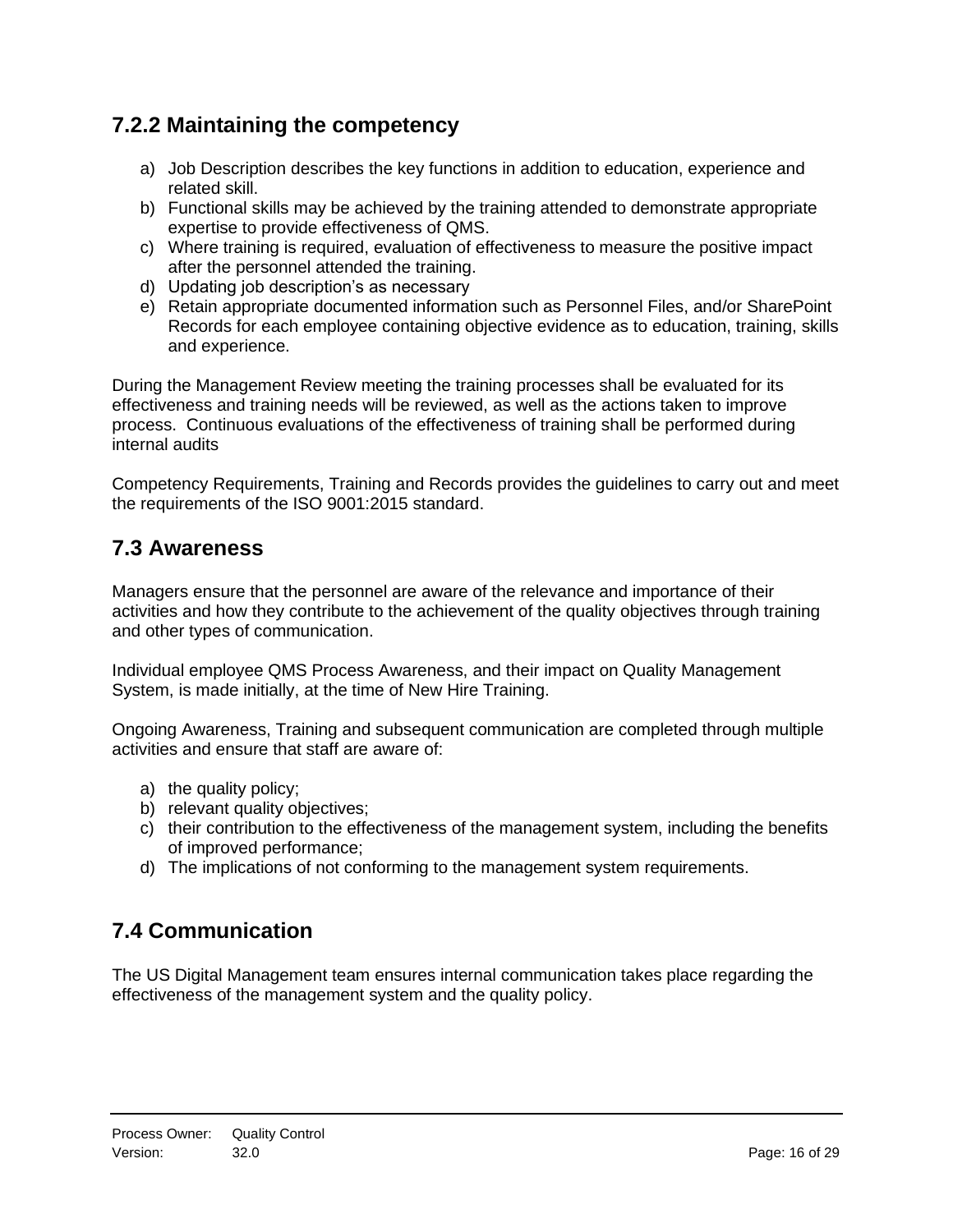| Internal communication methods include (modify as appropriate): |  |  |  |  |
|-----------------------------------------------------------------|--|--|--|--|
|                                                                 |  |  |  |  |

| To Whom:                                         | By Who:                                       | $10000$ $100000$ $100000$ $90000$ $10000$<br>Method                       | What                                                                                                                                               | When                                                                                 |
|--------------------------------------------------|-----------------------------------------------|---------------------------------------------------------------------------|----------------------------------------------------------------------------------------------------------------------------------------------------|--------------------------------------------------------------------------------------|
| Employees                                        | Process<br>Owner                              | Verbal/Email                                                              | Corrective and improvement<br>action processes to report<br>nonconformities or<br>suggestions for improvement                                      | As Required                                                                          |
| Employees                                        | Managers,<br>Supervisors<br>or Quality<br>Rep | Meetings -<br>Scheduled or Ad<br>Hoc)                                     | Discussions of aspects of<br>QMS, Effectiveness and<br>Impact. Corrective<br>Actions/Continuous<br>Improvements. Assignment<br>and Review of Tasks | As Required                                                                          |
| Management,<br>Process Owners<br>and Audit Teams | Internal<br>Auditors                          | <b>Audit Meetings</b>                                                     | <b>Results of Internal Audit's</b><br>and actions required.                                                                                        | Each Process<br><b>Internal Audit</b>                                                |
| Employees                                        | Executive<br>management                       | Regular Company<br>Meetings with All<br>Employees<br>(Company<br>Lunches) | Status of USD, Improvement<br>Activities, Updates, and<br>Information                                                                              | Quarterly                                                                            |
| Employee                                         | Employee                                      | <b>Internal Emails</b>                                                    | Information, Tasks, updates<br>to processes or documents.<br>SharePoint notifications.                                                             | As Required                                                                          |
| Employee                                         | <b>Quality Rep</b>                            | Posted Information<br>(Paper or<br>Electronic<br>Screens)                 | Quality Policy, Quality<br><b>Objectives and Status</b>                                                                                            | Updated at new<br>version.<br>Sales reported<br>real time,<br>Objectives<br>Monthly. |
| Employees - All                                  | <b>Quality Rep</b>                            | QMS<br>Training/Meeting                                                   | Quality Policy, Status of<br>QMS, Audit Information,<br><b>Employee Feedback</b>                                                                   | Annually                                                                             |
| External<br>Parties/Employees                    | Quality Rep,<br>or COO                        | <b>Quality Manual</b>                                                     | Quality Policy, and other<br>Information about US Digital<br><b>Quality Management System</b>                                                      | As Required<br>*New Hire<br>Required                                                 |

# <span id="page-16-0"></span>**7.5 Documented information**

The management system documentation includes both documents and records. ISO 9001:2015 standard uses the term "documented information"; US Digital continues to use the standards terms "document" and "record" to avoid confusion. In this context the terms are defined by US Digital as

Document – written information used to describe how an activity is done Record – captured evidence of an activity having been done

See **USD-5637 QMS Support, Structure and Documented Information Policy** on instruction of document and record control. Master Documented Information List located in SharePoint stores controls specific to types of Document and Records US Digital maintains.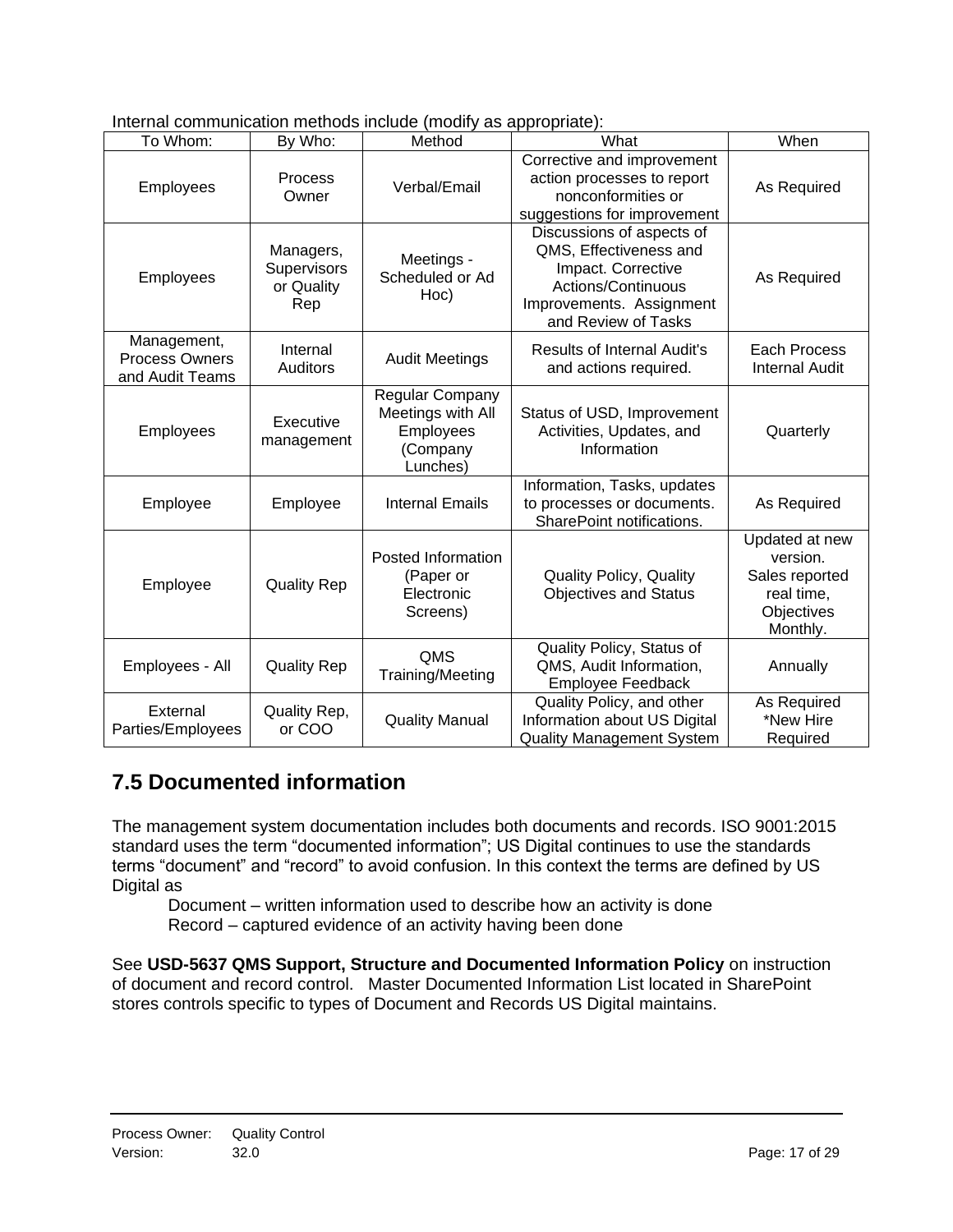# <span id="page-17-0"></span>**8.0 Operation**

#### <span id="page-17-1"></span>**8.1 Operational planning and control**

US Digital defines the expectation and implements controls for each of our Quality Management System processes. The planning of controls is required to ensure consistent acceptability of products and services. Planning processes include the definition of quality objectives, development for required processes, establishment for appropriate verification programs and the requirement for records necessary to demonstrate the process and products conform to the intended requirements. Operational planning and control is required prior to new and/or revised products or processes being implemented. During the planning phase, management with the input of their teams will identify:

- a) Quality objectives and requirements for the product.
- b) The need to establish processes, documents, and provide resources specific to the product.
- c) Required verification, validation, monitoring, inspection and test activities specific to the product and the criteria for product acceptance.
- d) Records needed to provide evidence that the realization processes and resulting product meet requirements.

Evidence of the planning is the procedures, records, and measurements currently in place. Product realization records are maintained in the US Digital business systems (ERP and Intranet) and company server.

Specific to the planning of product realization, US Digital maintains process that are consistent with requirements of the management system. US Digital refers to the planning of product realization process, with scope of activities post-design and development and pre-production, as Operations Planning, The process encompasses the above requirements along with other necessary components of operations such as item set up, compliance status, bill of material set up, along with resource allocation among other things. See **USD-6295 Workflow\_Operations Planning** for more information.

#### <span id="page-17-2"></span>**8.2 Determination of requirements for products and services**

#### <span id="page-17-3"></span>**8.2.1 Customer communication**

US Digital has implemented effective communication with customers in relation to:

- a) providing information relating to products and services;
- b) handling inquiries, contracts or orders, including changes;

See **USD-5745 Workflow\_Customer Communication and Feedback** for further detail on US Digitals process for communication, and the management of customer feedback

# <span id="page-17-4"></span>**8.2.2 Determination of requirements related to products and services**

US Digital determines: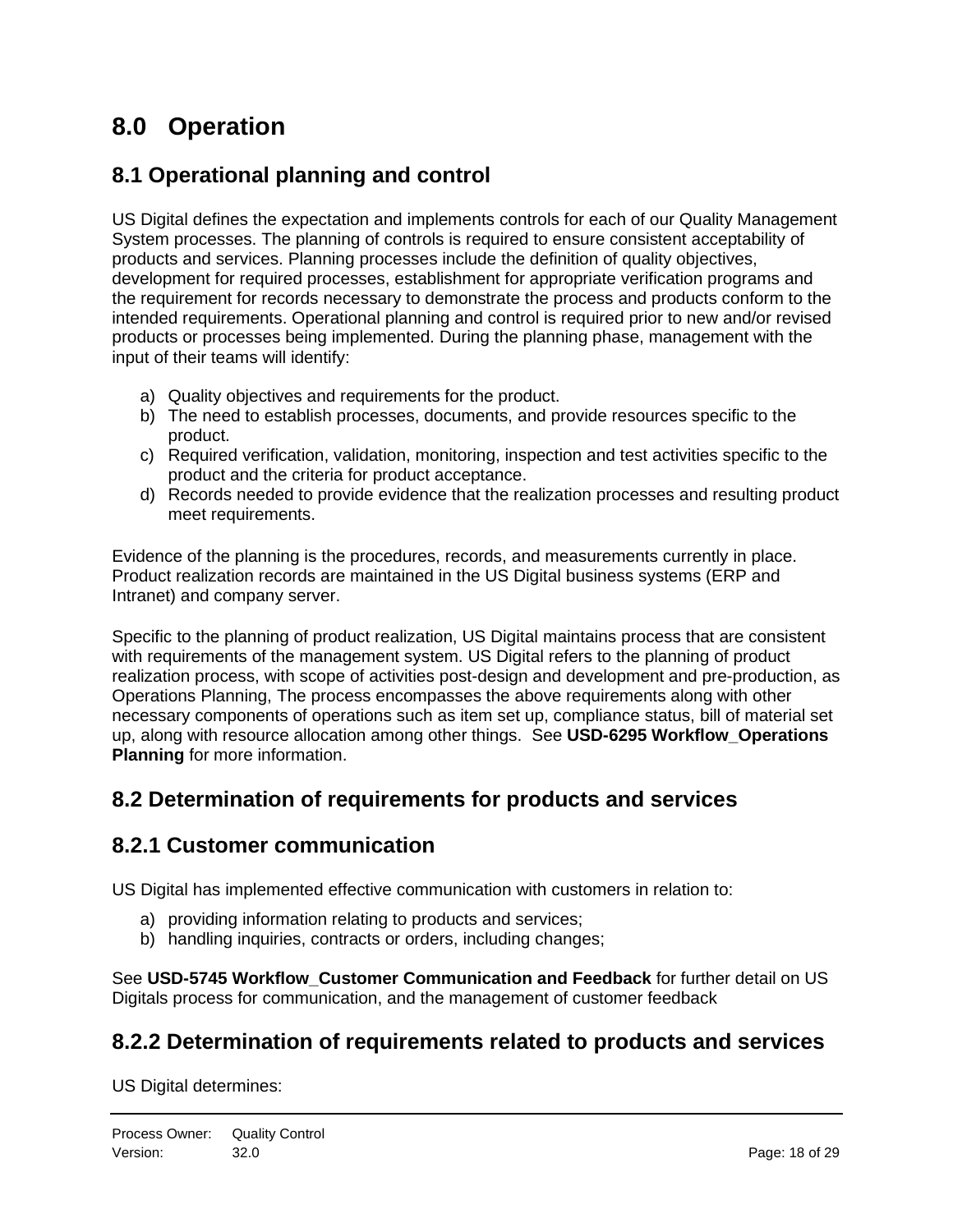- a) Requirements specified by the customer, including the requirements for delivery and post-delivery activities.
- b) Requirements not stated by the customer but necessary for product realization.
- c) Statutory and regulatory requirements related to the product.
- d) Any additional requirements determined by the organization.

See **USD-4852 Workflow\_Planning and Sales Process** for further details on US Digitals review and decision, and change processes around product and services.

#### <span id="page-18-0"></span>**8.2.3. Review of requirements related to products and services**

US Digital reviews the requirements related to the product. This review is conducted prior to its commitment to supply product to the customer.

Each contract or order is reviewed by US Digital to ensure that:

- a) Product requirements are adequately defined.
- b) Differences between order requirements and quotations are resolved.
- c) US Digital has the capacity to meet the defined requirements stated on the contracts or orders.

#### <span id="page-18-1"></span>**8.2.4 Changes to requirements for products and services**

Where amendments to sales orders are required, these requests for changes are reviewed. If request is approved, the relevant documents are amended and customers, as well as relevant personnel, are made aware of the changed requirements. If US Digital cannot fulfill the request, communication is given to the customer and further actions may be taken to assist customer. Records and actions arising from the review and any new requirements for the order are maintained.

# <span id="page-18-2"></span>**8.3 Design and development of products and services**

#### <span id="page-18-3"></span>**8.3.1 General**

The engineering team is responsible for controlling, verifying, reviewing and ensuring that designed products meet specified requirements. See procedure **USD-2466 SOP\_Engineering\_DesignAndDevelopment.**

# <span id="page-18-4"></span>**8.3.2 Design and development planning**

For each engineering product, a Design and Development Plan is documented for new product using a New Product Information (NPI) fact sheet, or an already released product using an Engineering Change Request (ECR). Design and Development documentation is updated as the design evolves. The design and development plan ensures that the following is established:

a) The design development stages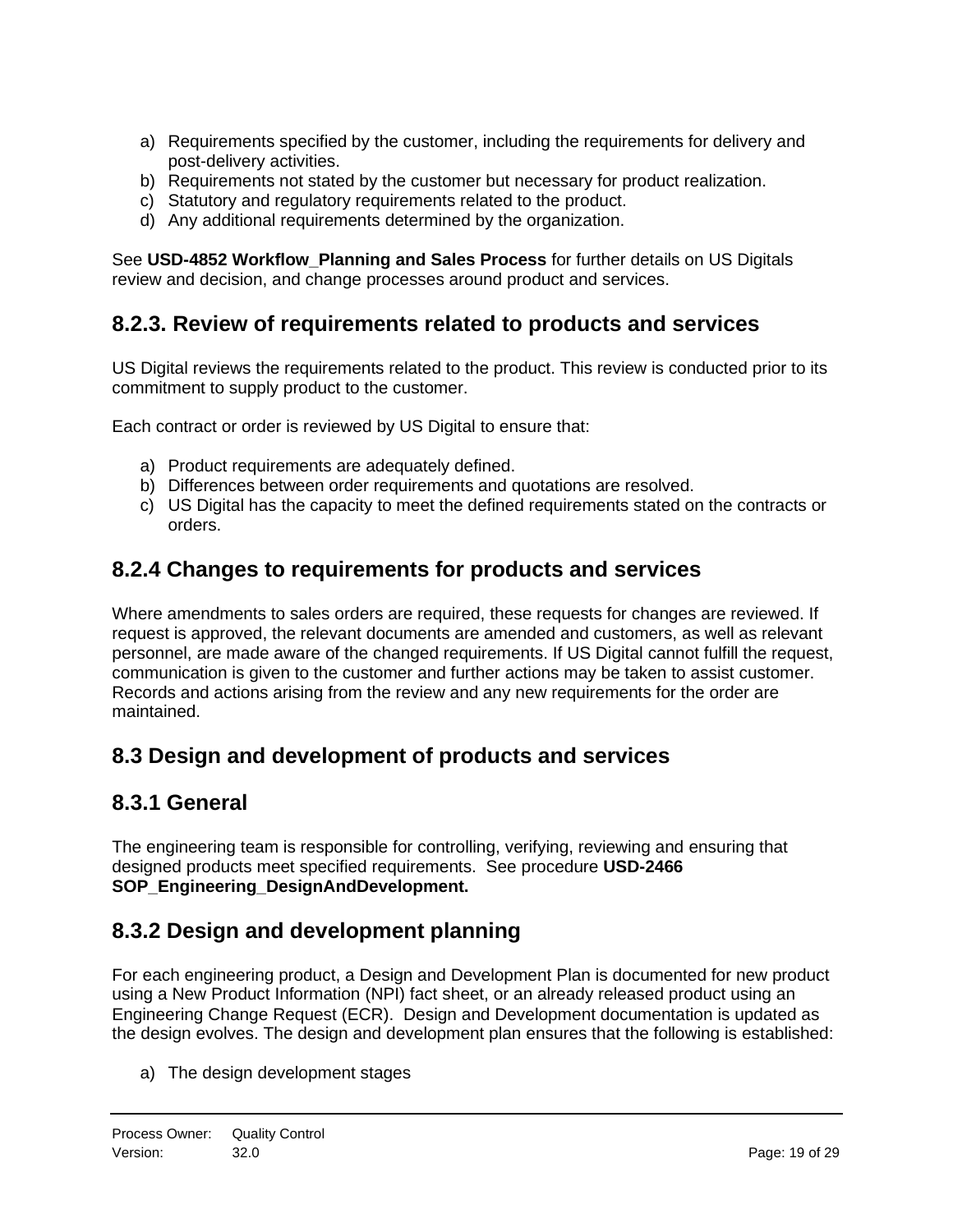- b) The review and verification are appropriate to the design and development stage
- c) The responsibilities and authorities for the design and development project

After requirements have been reviewed, a lead engineer from each relevant department (electrical, software or mechanical) is assigned to the product. Additional engineers may be assigned as needed. The lead engineers work together and are responsible for designing and implementing the product, verification of the design to requirements, modifying the design if needed and testing.

Identification of technical interfaces between Departments that provide input into the design and development process, support design and development reviews, and approvals are defined during design and development planning.

# <span id="page-19-0"></span>**8.3.3 Design and development Inputs**

The design and development inputs, at a minimum, shall include:

- a) Functional and performance requirements
- b) Applicable statutory and regulatory requirements
- c) Where applicable, information derived from previous similar designs, and
- d) Other requirements essential for design and development

The design and development inputs are documented as appropriate.

Incomplete, ambiguous, or conflicting design input requirements are resolved with the originators of the design or specifications.

#### <span id="page-19-1"></span>**8.3.4 Design and development controls**

At suitable stages, the design team includes all affected departments when reviewing the design and development of the product. All participants discuss if the design meets requirements and identify if there are any issues or risks associated with design along with possible solutions. The design and development verification and validation activities are performed in accordance with the design and development plan.

Design verification consists of ensuring the design and development input requirements meet the design and development output requirements. The design and development verification activity may include:

- a) Performing design and development reviews;
- b) Comparing the design with a similar proven design;
- c) Planned testing and demonstrations;
- d) Reviewing the design and development-stage documents before release

Validation ensures that the resulting product is capable of meeting the requirements for the specified application or intended use, where known. Wherever practicable, the validation is completed prior to the delivery or implementation of the product. When customer validation is appropriate, feedback will be given and any actions arising from review of feedback will be recorded.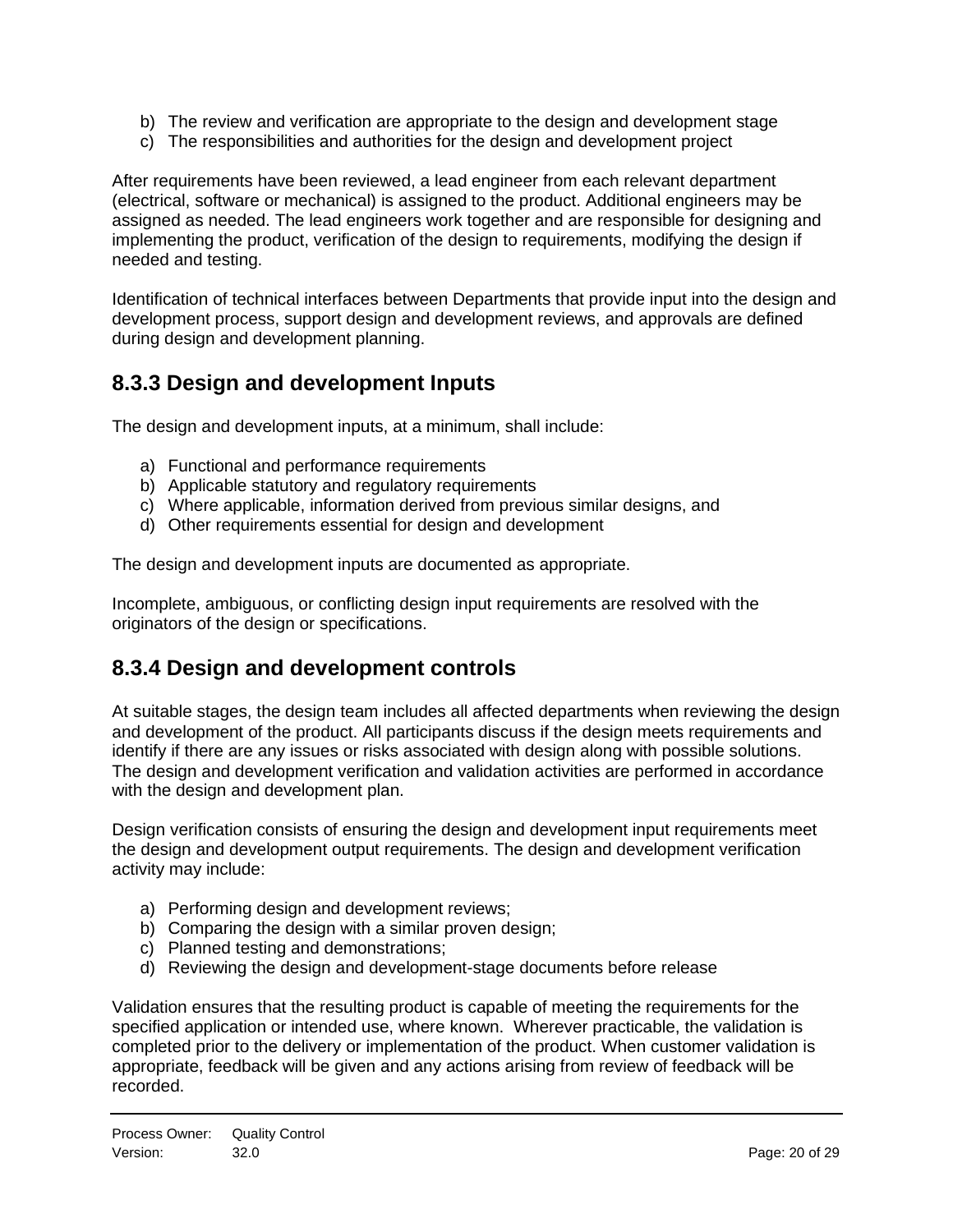Design and Development verification and validation measures are identified and recorded within the appropriate design and development documents

# <span id="page-20-0"></span>**8.3.5 Design and development outputs**

Design and development outputs shall be provided in a form that enables verification against the design and development input, acceptable design outputs with Drawings, Specifications, Test Procedures, or Processes. The outputs shall be listed either on the ECR or final test documentation/records.

Design Output documents are reviewed by all affected groups within US Digital to establish, as applicable:

- a) Meet the input requirements for design and development;
- b) Provide appropriate information for purchasing, production and for service provision;
- c) Design and development outputs contain or make reference to acceptance criteria;
- d) Design and development outputs identify those characteristics of the design that are crucial to the safe and proper function of the product.

# <span id="page-20-1"></span>**8.3.6 Design and development changes**

All design and development changes are identified and documented within the ECR.

All design and development changes are reviewed, verified and validated, as appropriate, for adequacy. Incomplete, ambiguous, or conflicting design and development changes are resolved with the originators of the change before implementation

# <span id="page-20-2"></span>**8.4 Control of externally provided products and services**

#### <span id="page-20-3"></span>**8.4.1 General**

US Digital includes procedures that define methodologies for the control of externally provided products and services, addressing all forms of external provision, whether it is by purchasing from a supplier, or through an arrangement with an associated company.

US Digital has documented procedures to support these requirements, see **USD-6058 SOP\_Purchasing Operating Procedures**

# <span id="page-20-4"></span>**8.4.2 Type and extent of control of external provision**

The type and extent of control to be applied to the outsourced process take into consideration:

- a) the potential impact of the outsourced process on the company's capability to provide product that conforms to requirements (Risk-based approach),
- b) the degree to which the control for the process is shared,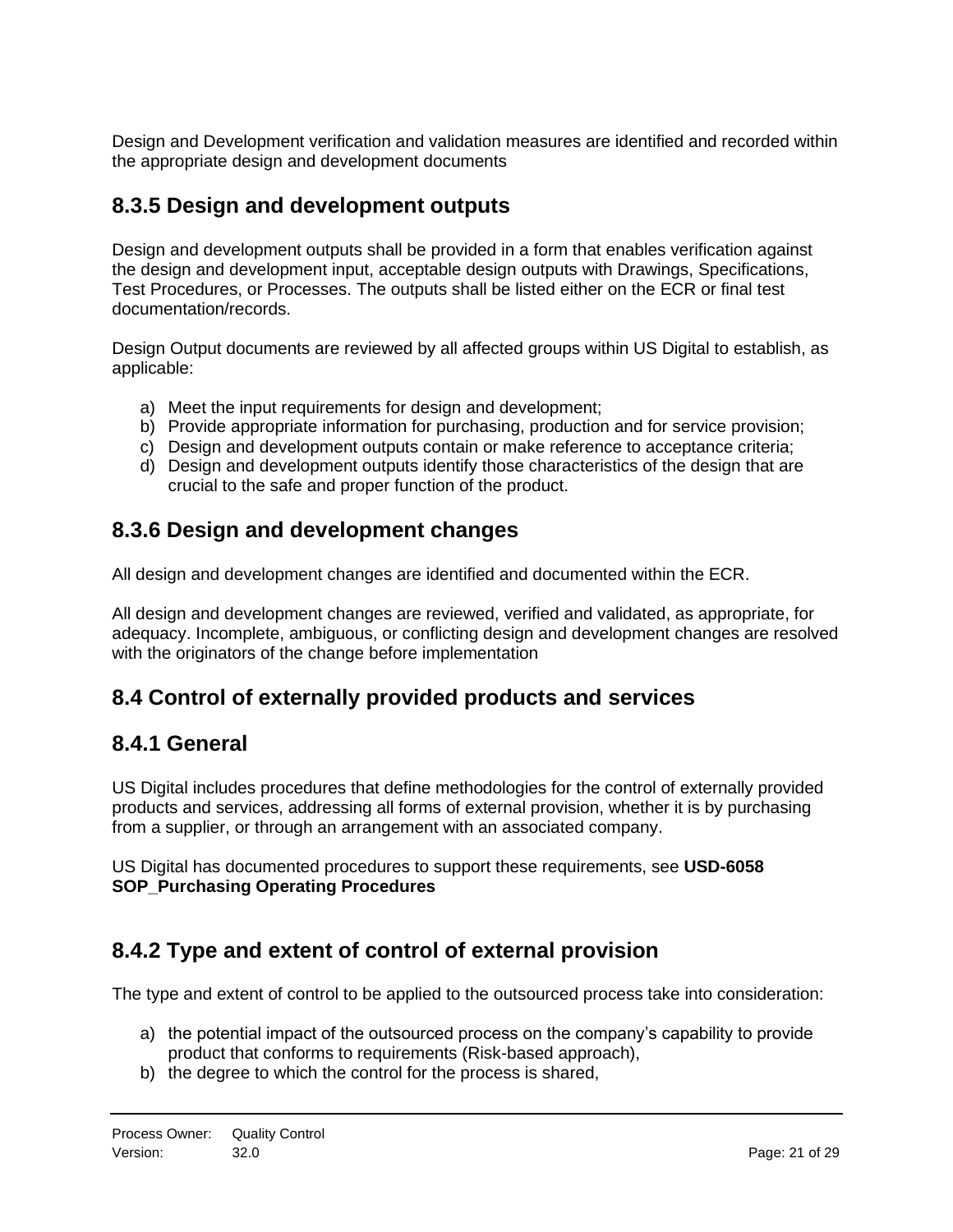c) the capability of achieving the necessary control through the purchasing contract requirements.

# <span id="page-21-0"></span>**8.4.3 Information for external providers**

US Digital ensures that purchased products and services conform to specified purchase requirements. The type and extent of control applied to the supplier and the purchased product is dependent on the effect on subsequent product realization or the final product. US Digital evaluates and selects suppliers based on their ability to supply product and service in accordance with the organization's requirements. Criteria for selection, evaluation and reevaluation are established.

Purchases are made via the release of formal purchase orders and/or contracts which clearly describe what is being purchased. Received products and services are then verified against requirements to ensure satisfaction of requirements. Suppliers who do not providing conforming products or services may be requested to conduct formal corrective action.

# <span id="page-21-1"></span>**8.5 Production and service provision**

# <span id="page-21-2"></span>**8.5.1 Control of production and service provision**

US Digital identifies and plans the production for executing control on the operations. Controlled conditions shall include the following:

- a) The availability of information that describes the characteristics of the products to be produced, the services to be provided, or the activities to be performed, and the results to be achieved.
	- o Documents relating to the process such as Production Work Instructions, Inspection Procedures, Bill of Materials, will be reviewed, verified and approved according to the appropriate US Digital Documented Information standard operating procedure to ensure it meets requirements and has appropriate information.
- b) The availability of and use of suitable monitoring and measuring equipment.
	- $\circ$  Equipment that is required to be used by process will be maintained at periodic intervals based on **USD-2403 SOP\_Master Equipment Record** and follow appropriate Maintenance and/or Calibration procedures recorded.
- c) The implementation of monitoring and measurement activities at appropriate stages to verify that criteria for control of processes or outputs, and acceptance criteria for products and services have been met.
	- $\circ$  Processes will be performed in accordance with approved work instruction that has been properly qualified in accordance with validation and inspection procedures.
	- o Nonconformance's' follow the nonconforming process. See procedure **USD-2345 SOP\_NonConforming Procedure.** See Workflow Diagrams from Manufacturing and Assembly, as well as Quality Procedure for more information.
- d) The use of suitable infrastructure and environment for the operation of processes.
- e) The appointment of competent persons, including any required qualification.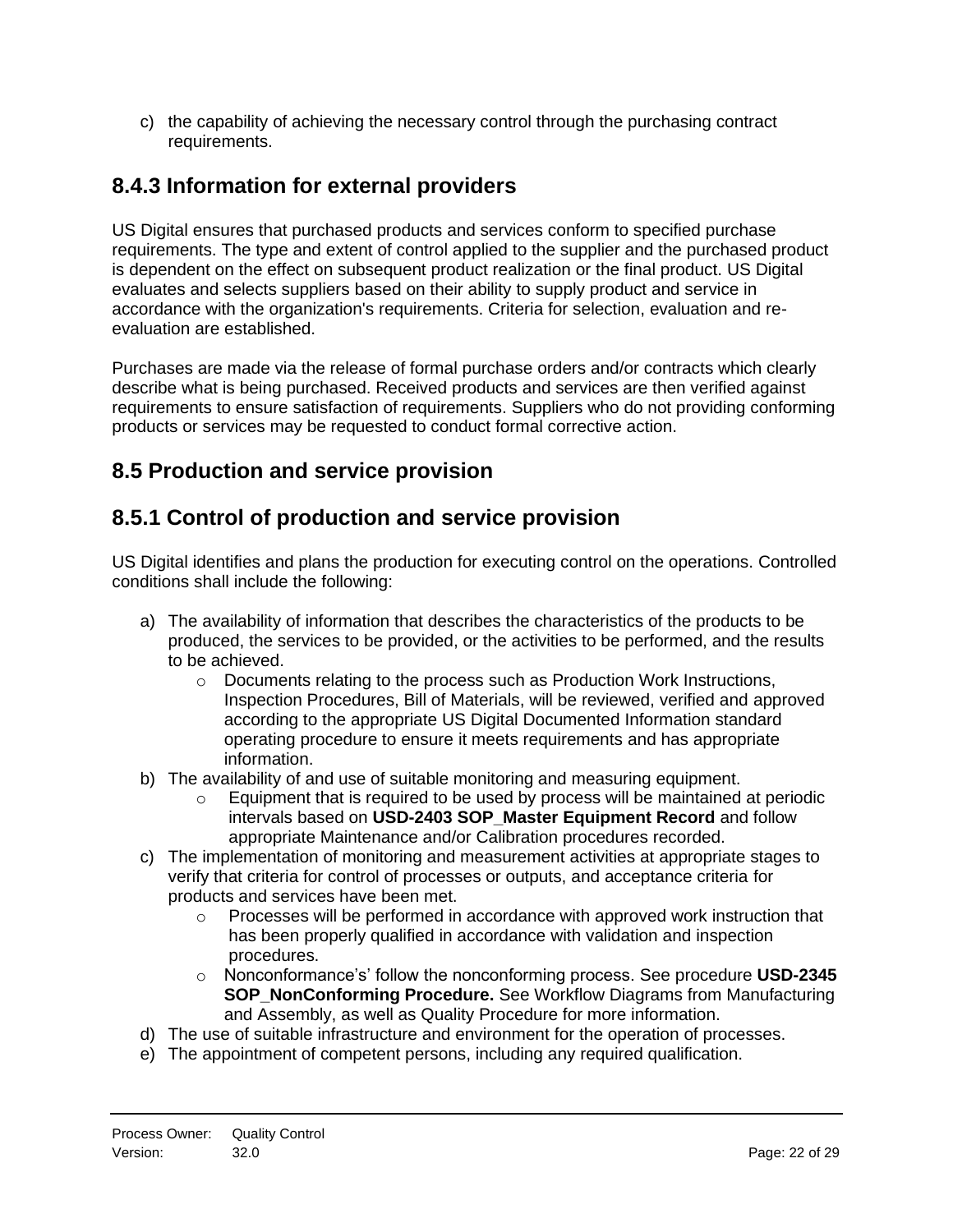- f) The validation, and periodic revalidation, of the ability to achieve planning results for production and service provision, where the resulting output cannot be verified by subsequent monitoring or measurement.
	- $\circ$  Processes will be revalidated by US Digital on an as-needed basis, where process or process conformance data indicates the need exists. A Corrective or Preventative Action record See **USD-2405 SOP\_Corrective or Preventative Action** will be used to plan, implement and validate process change. Process personnel and equipment shall be re-qualified on a periodic basis
- g) The implementation of actions to prevent human error.
- h) The implementation of release, delivery and post-delivery activities. For more information see **USD-5808 Workflow\_Operations Assembly and Shipping**

# <span id="page-22-0"></span>**8.5.2 Identification and traceability**

Where appropriate, US Digital identifies its products, services, or other critical process outputs by suitable means. Such identification includes the status of the products and services with respect to monitoring and measurement requirements. Unless otherwise indicated as nonconforming, pending inspection or disposition, or some other similar identifier, all product and services shall be considered conforming and suitable for use.

If unique traceability is required US Digital controls and records the unique identification of the products and services using lot numbers or serialization. As required, lot numbers are assigned at receipt, and tracked throughout production process. Unique identification of outputs where traceability is a requirement is recorded per our documented information record.

# <span id="page-22-1"></span>**8.5.3 Property belonging to customers or external providers**

US Digital exercises care with customer or supplier property while it is under the organization's control or being used by the organization.

Upon receipt, such property is identified, verified, protected and safeguarded. If any such property is lost, damaged or otherwise found to be unsuitable for use, this is reported to the customer or supplier and records maintained.

Product shall remain identified either by the use of labels or segregated area.

For customer intellectual property, including customer furnished data used for design, production and/or inspection, is identified by customer and maintained and preserved by secured environments to prevent accidental loss, damage or inappropriate use.

<span id="page-22-2"></span>See procedure **USD-4739 SOP\_Customer Property**.

#### **8.5.4 Preservation**

US Digital preserves conformity of product or other process outputs during internal processing and delivery. This preservation includes identification, handling, packaging, storage, and protection such as Electro-Static Discharge (ESD) and moisture sensitivity. All applicable employees are trained on the appropriate processes to ensure all products are treated in this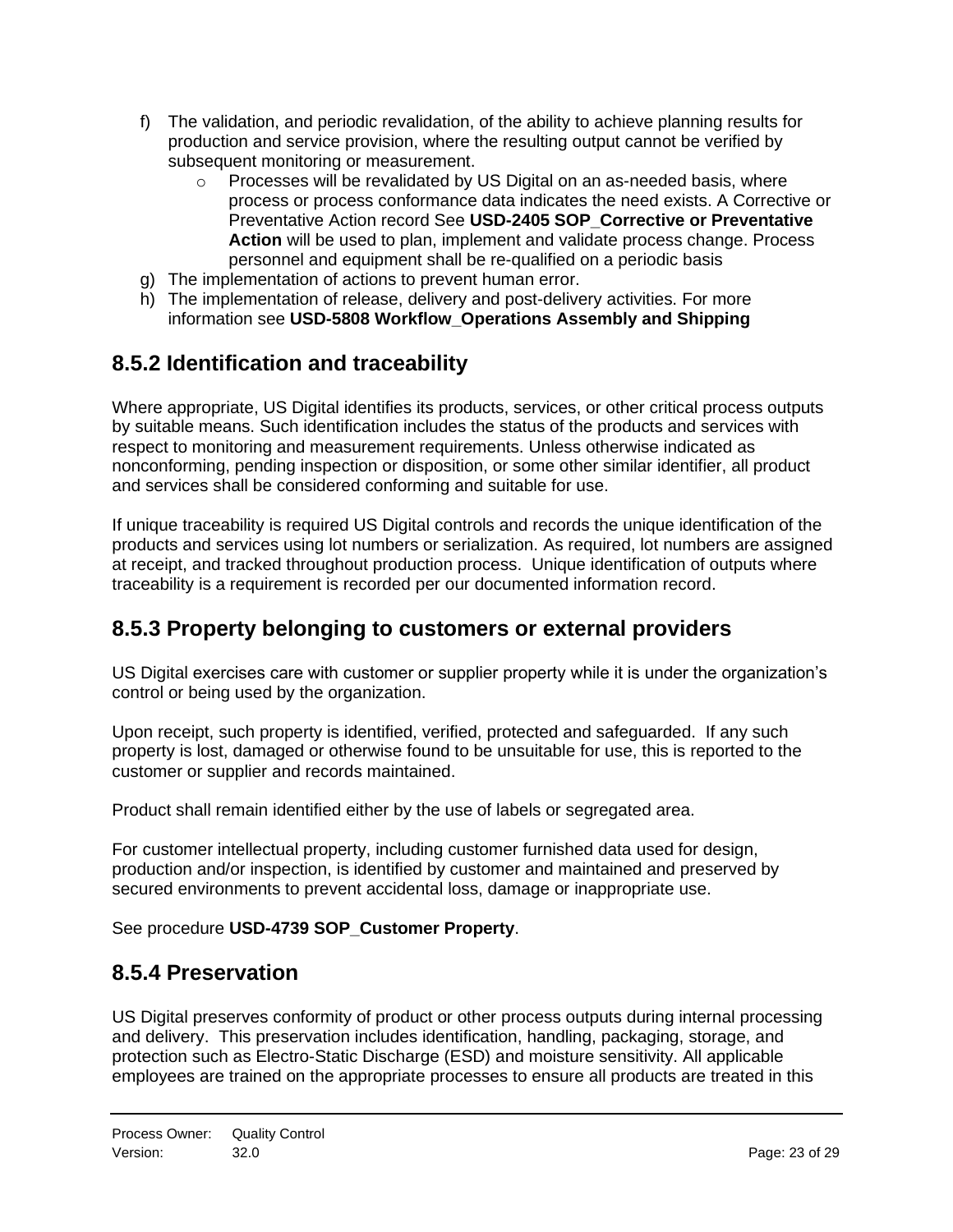<span id="page-23-0"></span>manner.

# **8.5.5 Post-delivery activities**

US Digital determines the extent of post-delivery activities based on the criteria including: statutory and regulatory requirements, the potential undesired consequences associated with its products and services, the nature, use and intended lifetime of product, and customer requirements and feedback. Where post-delivery activities are required, US Digital ensures they are conducted in compliance with requirements.

Customers who wish to return product may contact US Digital and request a Return Material Authorizations (RMA). US Digital will review request and process RMA if it falls within warranty and RMA guidelines. See **USD-4851 Work Instruction\_RMA Process** for further information.

<span id="page-23-1"></span>Post Delivery Activities include the review and actions (where required) of customer feedback.

# **8.5.6 Control of changes**

US Digital reviews and controls both planned and unplanned changes to processes to the extent necessary to ensure continuing conformity with all requirements.

Where it has been determined that changes will affect continuing conformity of product, changes are controlled through various methods within the Quality Management System and it is the process owner's responsibility to select the most appropriate method controlled through the Operations Planning process supported by the Continuous Improvement process. See **USD-6295 Workflow\_Operations Planning** and changes Matrix in **USD-5806 Workflow\_ContinuousImprovement** for more information.

#### <span id="page-23-2"></span>**8.6 Release of products and services**

US Digital monitors and measures the characteristics of product to verify that requirements have been met. Inspection requirements specific to product is documented in Inspection procedures and/or work instructions.

Inspection is carried out at appropriate stages of the product realization process in accordance with the planned arrangements and documented procedures. Evidence of conformity with the acceptance criteria is maintained. The records indicate the person(s) authorizing release of product. Products that fail the specified requirements are placed in the non-conforming product system, processed and documented accordingly.

Product release and delivery do not proceed until the planned arrangements have been satisfactorily completed.

For more information on the Monitoring and Measuring of product, please see**, USD-5670 SOP\_QC Inspection and USD-2350 SOP\_AssemblyInspectionProcedures**.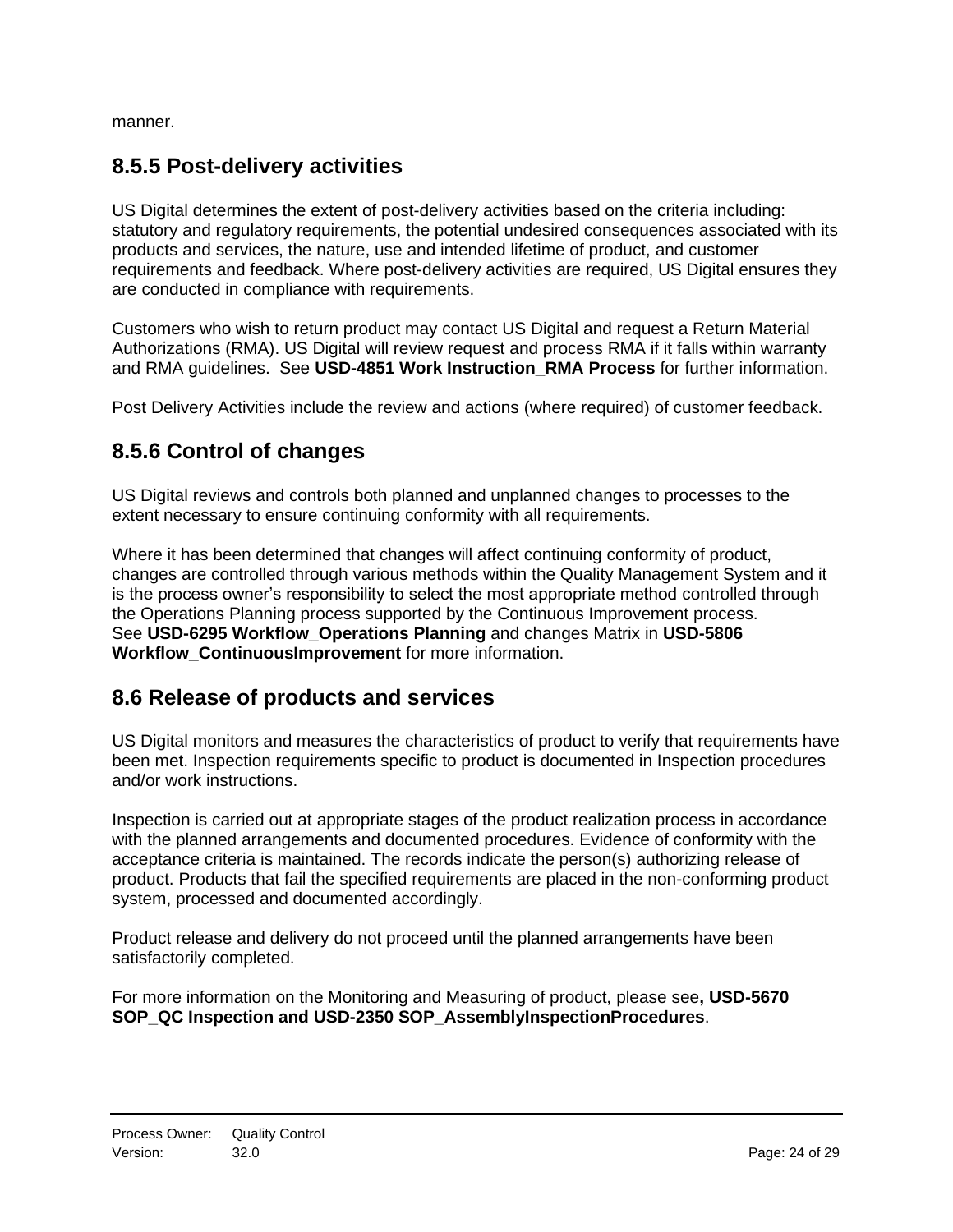# <span id="page-24-0"></span>**8.7 Control of nonconforming process outputs, products and services**

US Digital ensures that products or other process outputs that do not conform to their requirements are identified and controlled to prevent their unintended use or delivery.

- a) See **USD-2345 SOP\_NonConforming Procedure** and **USD-5821 Workflow\_NonConforming Product** for procedures of non-conforming product.
- b) See **USD-5806 Workflow\_ContinuousImprovement** for control process outputs of corrective or preventative actions.

Records of the nature of nonconformities and any subsequent actions taken, including concessions obtained, and verification of corrections shall be maintained in accordance with required post-delivery activities and procedures listed above.

# <span id="page-24-1"></span>**9.0 Performance evaluation**

#### <span id="page-24-2"></span>**9.1 Monitoring, measurement, analysis and evaluation**

US Digital is committed to plan and implement the inspection, test, measurement, analysis and improvement activities needed to:

- a) assure that products meets product requirements
- b) assure the Quality Management System works as planned
- c) continually improve the Quality Management System

#### <span id="page-24-3"></span>**9.1.1 General**

Process leaders are responsible for what is monitored and measured for process. It is recorded in workflow diagrams and reported in SharePoint "KPI" sites at scheduled frequency. Upon reporting data, process owners are required to evaluate required actions when necessary. US Digital ensures that Objective/KPI's are at least established for the following:

| <b>Process</b>                       | <b>Measurement (KPI or Objective)</b>                        |
|--------------------------------------|--------------------------------------------------------------|
| <b>Conformity of Products</b>        | Product Quality - Parts Within Spec.                         |
| Degree of Customer Satisfaction      | <b>Customer Satisfaction-RMA</b><br><b>Customer Feedback</b> |
| Effective implementation of planning | On Time Delivery<br>Product Quality - Parts Within Spec      |
| Performance of External Suppliers    | <b>Supplier On Time Delivery</b>                             |

US Digital evaluates the performance and effectiveness of the Quality Management System at least annually at the Management Review meeting using the data from the monitoring and measurement activities.

Documented evidence is recorded for specific KPI measurements and actions arising from review in SharePoint, and annual review is recorded in Management Review minutes.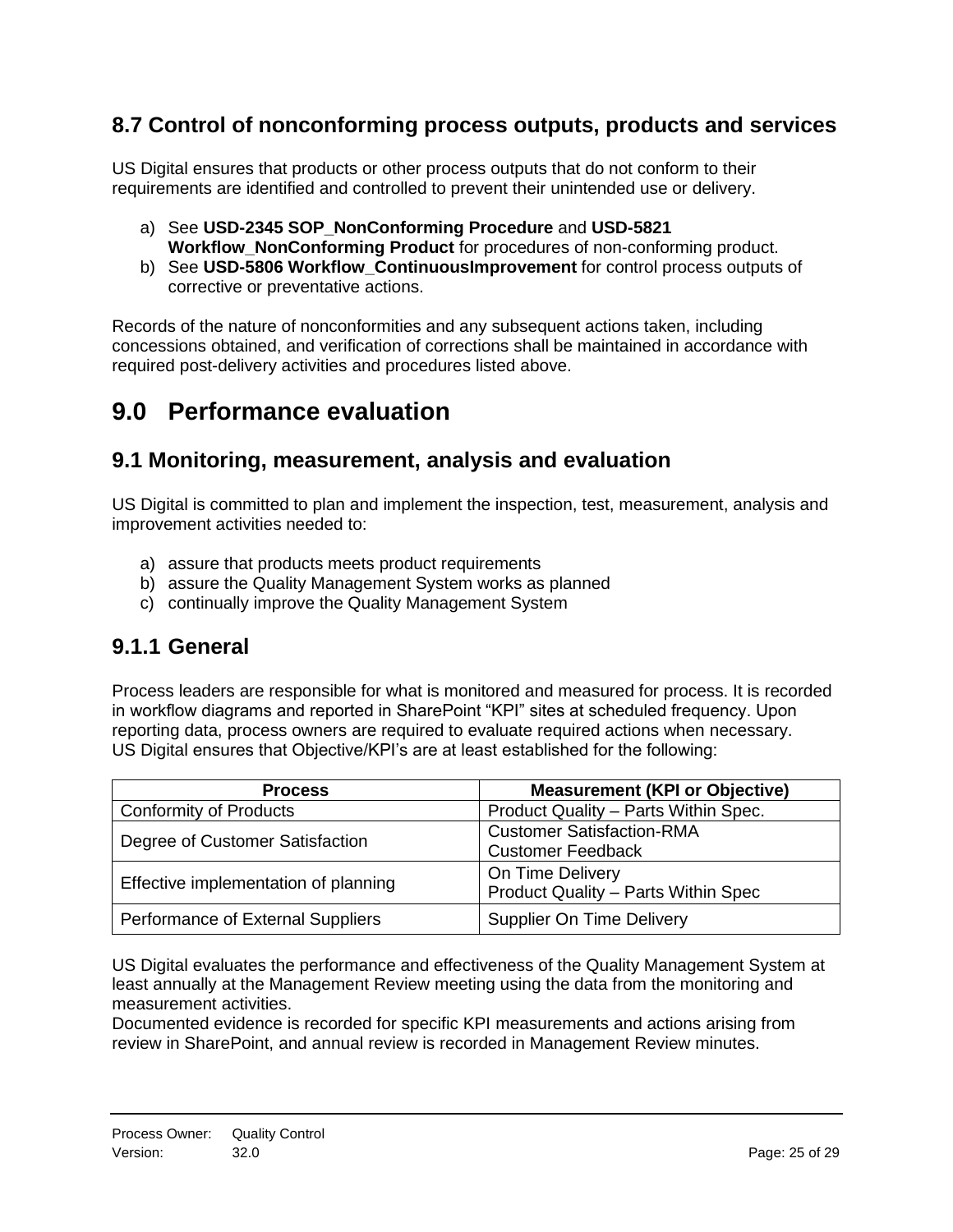Product measurement data is stored in the appropriate inspection, test or validation records specific to operational process. Process owners are responsible for ensuring operators are trained how and where to monitor and record. Product conformity trend data is recorded in High Quality Products objective.

# <span id="page-25-0"></span>**9.1.2 Customer satisfaction**

As one of the measurements of the performance of the management system, US Digital monitors information relating to customer perception as to whether the organization has met customer requirements. The methods for obtaining and using this information include:

- a) recording customer complaints
- b) product rejections or returns
- c) repeat orders for product
- d) trends in on-time delivery
- e) obtain customer scorecards from certain customers and other customer feedback.

The corrective action and continuous improvement system shall be used to develop and implement plans for customer satisfaction improvement that address deficiencies identified by these evaluations, and assess the effectiveness of the results

# <span id="page-25-1"></span>**9.1.2 Analysis and evaluation**

US Digital determines, collects and analyzes appropriate data to demonstrate the suitability and effectiveness of the quality management system and to evaluate where continual improvement of the effectiveness of the quality management system can be made.

a) Whereas ISO 9001 discusses process measurements and "quality objectives" as separate concepts, US Digital combines them; i.e., quality objectives are used to control the processes. Additional objectives may be assigned, but these will also be used to measure process effectiveness.

Process analysis and evaluation is completed through Objectives and KPI measurements:

- a) The specific quality objectives and goal for are defined in KPI Site in US Digital SharePoint. At the time of implementation, responsibility is given to process owner and others as designated for reporting and review.
- b) Metrics information and status along with the goal and required frequency, are recorded in the SharePoint KPI site. Reports of data and the review are held in Management Review Meeting, but are also reviewed and acted upon as part of US Digitals day to day business processes.
- c) When a process does not meet a goal, or an unexpected problem is encountered with a process, the corrective and continuous improvement action process is implemented to research and resolve the issue. In addition, opportunities for improvement are sought and implemented, for the identified processes. It is the responsibility of the process owner to ensure review and actions required are documented with the KPI data.
	- $\circ$  KPI's may change goal or frequency with process owners approval at any time. but change is required to be recorded and will be reported at the Management Review meeting as well as Internal Audit.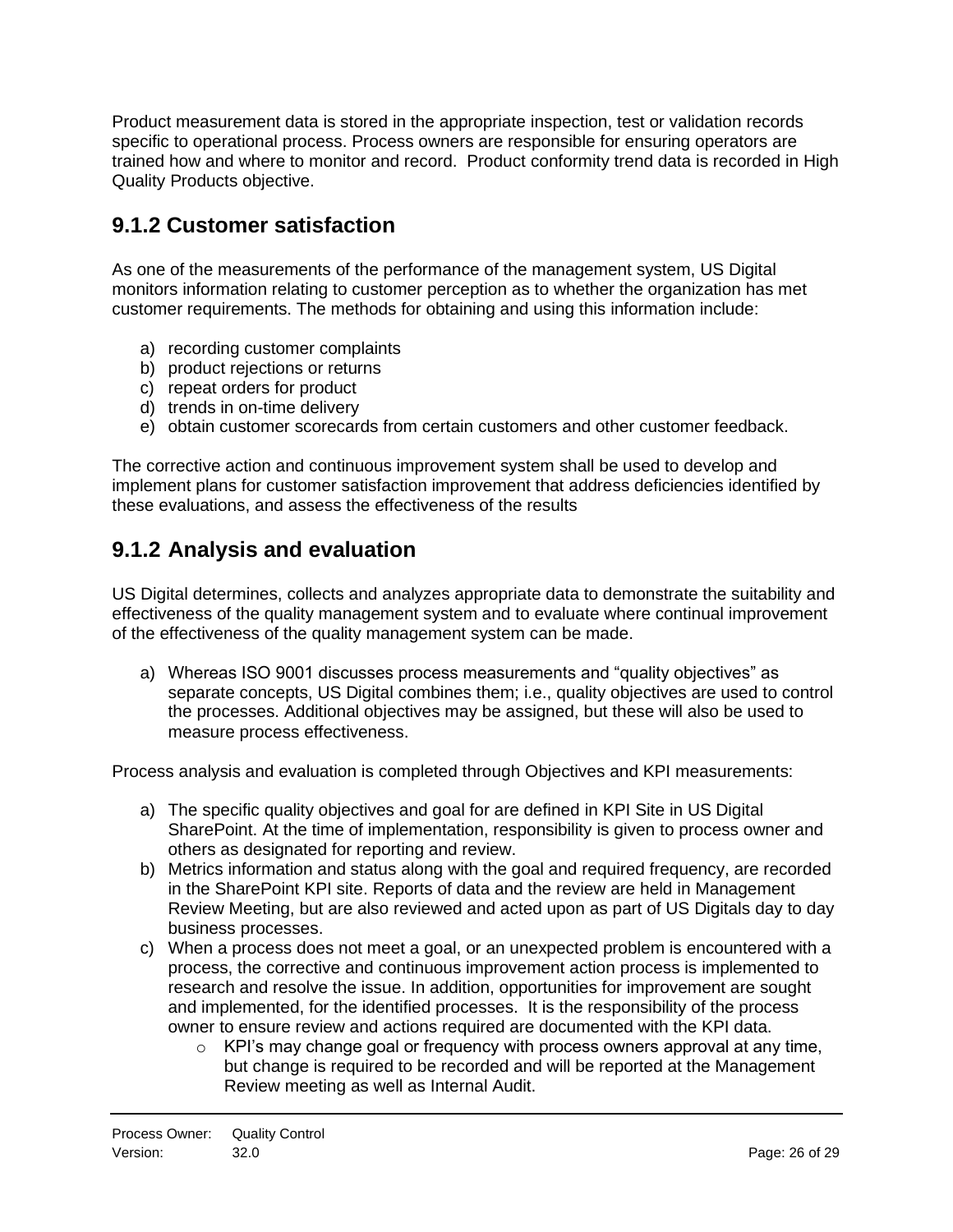d) Quality Objectives and KPI's are evaluated annually at the Management Review meeting for suitability. This review will take into consideration measurement data, as well as Internal Audit information.

# <span id="page-26-0"></span>**9.2 Internal audit**

US Digital conducts internal audits at planned intervals to determine whether the management system conforms to contractual and regulatory requirements, to the requirements of ISO 9001: 2015, and to management system requirements. Audits also seek to ensure that the management system has been effectively implemented and is maintained. These activities are defined in the document **USD-5819 Workflow\_Internal Audit**

# <span id="page-26-1"></span>**9.3 Management Review**

The USD Management team reviews the management system, at planned intervals, to ensure its continuing suitability, adequacy and effectiveness. The review includes assessing opportunities for improvement, and the need for changes to the management system, including the **Quality Policy** and quality objectives.

Improvement shall be driven by an analysis of data related to:

- a) conformity of products and services;
- b) the degree of customer satisfaction;
- c) the performance and effectiveness of the management system;
- d) the effectiveness of planning;
- e) the effectiveness of actions taken to address risks and opportunities;
- f) the performance of external providers;
- g) other improvements to the management system.

Management review frequency, agenda (inputs), outputs, required members, actions taken and other review requirements are defined in **USD-5820 Workflow\_QMS Management.** This procedure written in compliance to the requirements of ISO 9001:2015.

<span id="page-26-2"></span>Records from management reviews are maintained.

# **10.0 Improvement**

# <span id="page-26-3"></span>**10.1 General**

Continual Improvement may be viewed as opportunities for improvement based on the review of the quality policy, quality objectives, and audit results, analysis of date, corrective actions, continuous improvement actions and management reviews

US Digital's management team, will implement actions to continually improve the effectiveness of the quality management system through the QMS Management Review Meeting.

The management team, process owners, and others designated by process owners are responsible to select the appropriate method to control and implement improvement and corrective actions.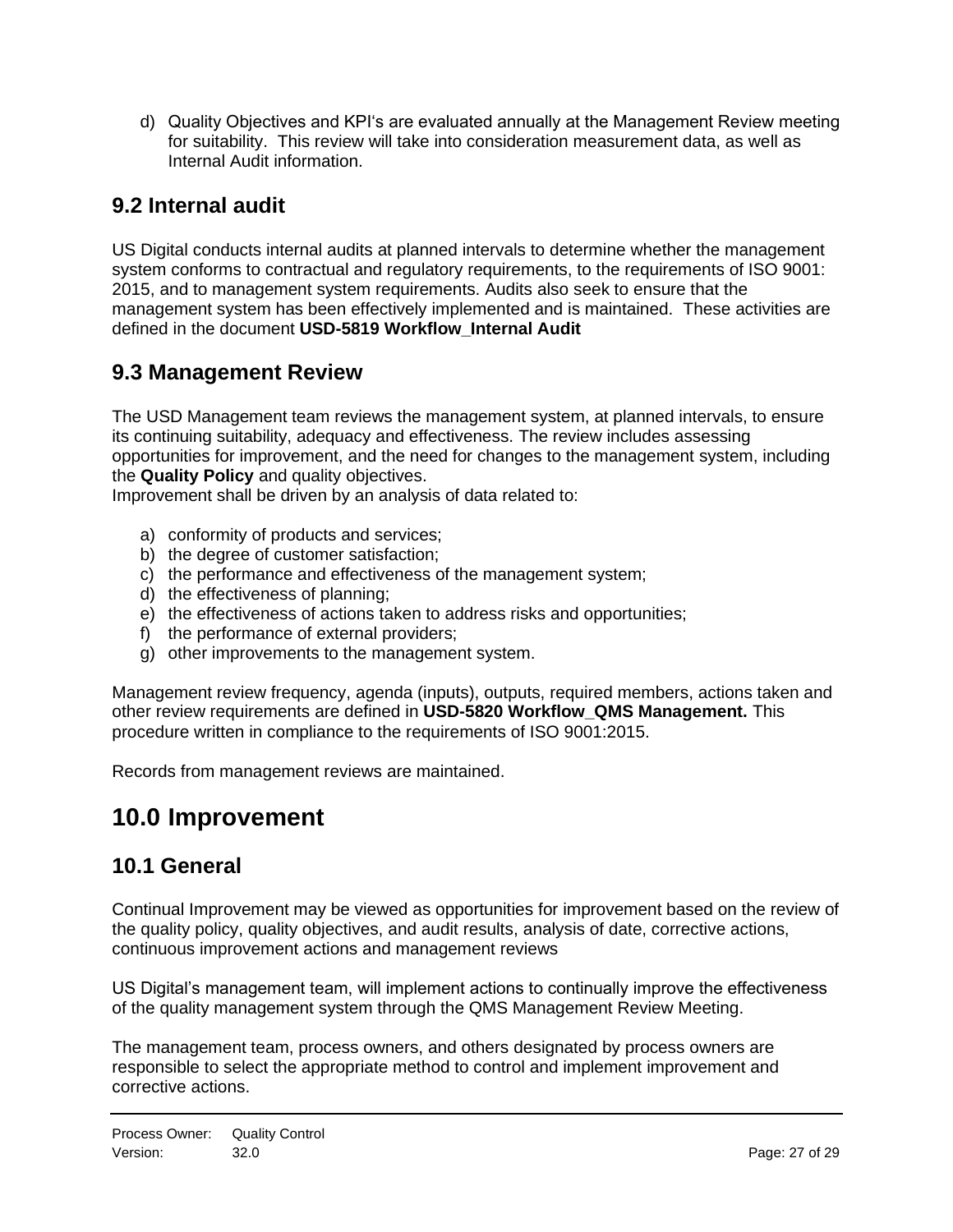See **USD-5806 Workflow\_ContinuousImprovement** for more information on the process to control the application and handling of Continual Improvement (Improvement and Corrective) methods used from implementation through close.

# <span id="page-27-0"></span>**10.2 Nonconformity and corrective action**

US Digital will take action when a product is found to be non-conforming in order to prevent defect from re-occurring. The cause of nonconformities will be researched and actions will be appropriate to the effects found.

See **USD-5745 Workflow\_Customer Communication and Feedback** for more information on process for review and required action for customer feedback/complaints.

See **USD-5821 Workflow\_NonConforming Product** for more information on process for Review, root cause, evaluation, record of actions, and verification of nonconformities.

# <span id="page-27-1"></span>**10.3 Continual improvement**

Continuous Improvement activities are initiated based on trends in data evaluated that may indicate the "potential" for nonconformities in the process or with the product. Processes have been implemented to ensure where potential non conformities are determined, root cause and evaluation will occur to determine actions necessary, record and verification of effectiveness will be completed.